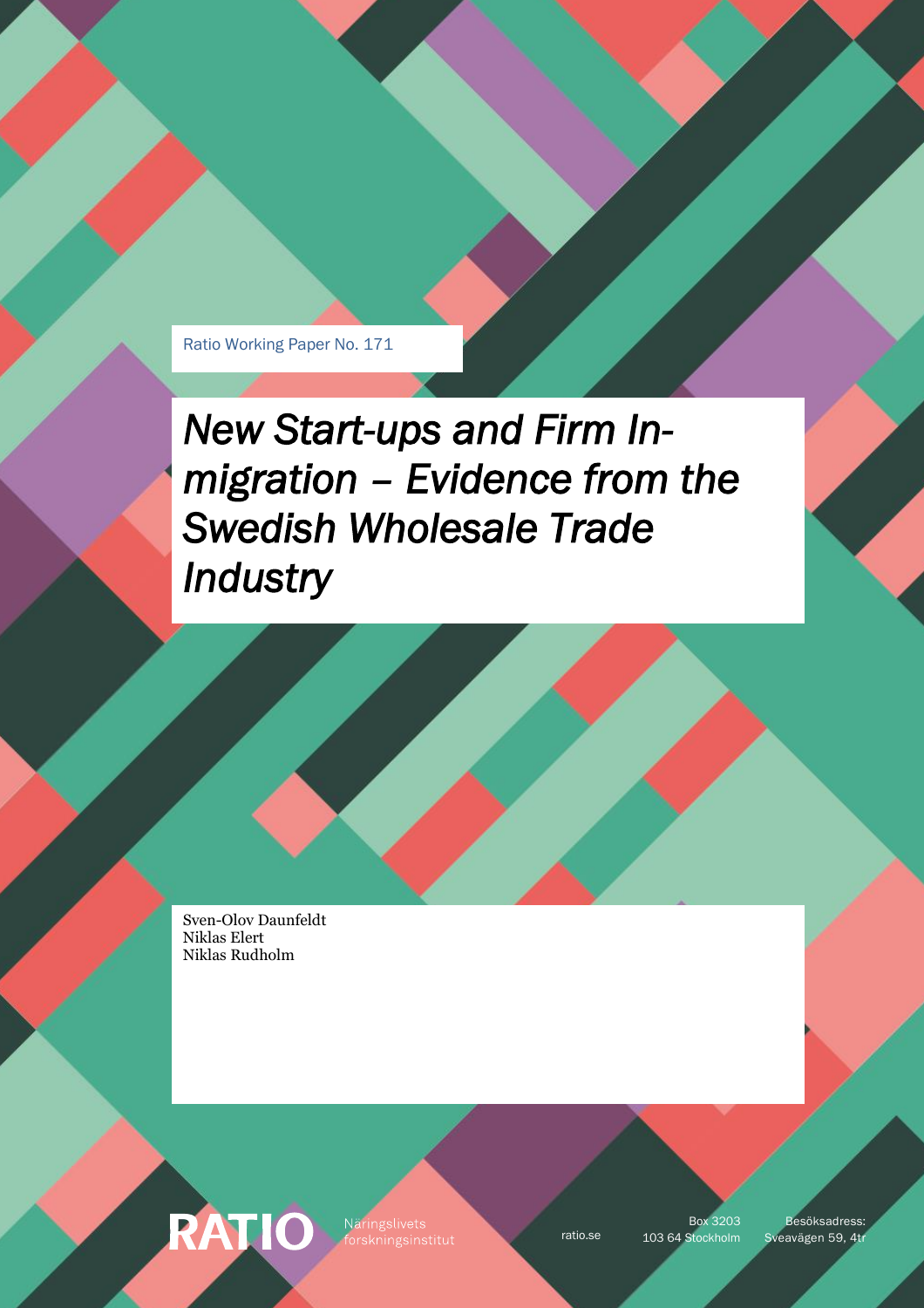# New Start-ups and Firm In-migration  $-$  Evidence from the Swedish Wholesale Trade Industry

Sven-Olov Daunfeldt,\* Niklas Elert! and Niklas Rudholm\*

July 12, 2011

#### Abstract

The purpose of this paper is to distinguish between the determinants of new start-ups and in-migration of Örms using a data-set that covers 13,471 limited liability Örms in the Swedish wholesale trade industries during the period 2000-2004. Our results indicate that the presence of a university more than doubles the expected number of entrants and increases the expected number of in-migrating firms with 30%. A large share of educated workers and a high local unemployment rate is also associated with more start-ups and firm in-migration.

Keywords: Firm growth, firm size, job creation, small firms

JEL-codes: D22, L11, L25, L26

HUI Research, SE-103 29 Stockholm, Sweden; and Department of Economics, Dalarna University, SE-781 88 Borlänge, Sweden.

<sup>&</sup>lt;sup>†</sup>The Ratio Institute, P.O. Box 3203, SE-103 64 Stockholm, Sweden; and Department of Economics, Dalarna University, SE-781 88 Borlänge, Sweden.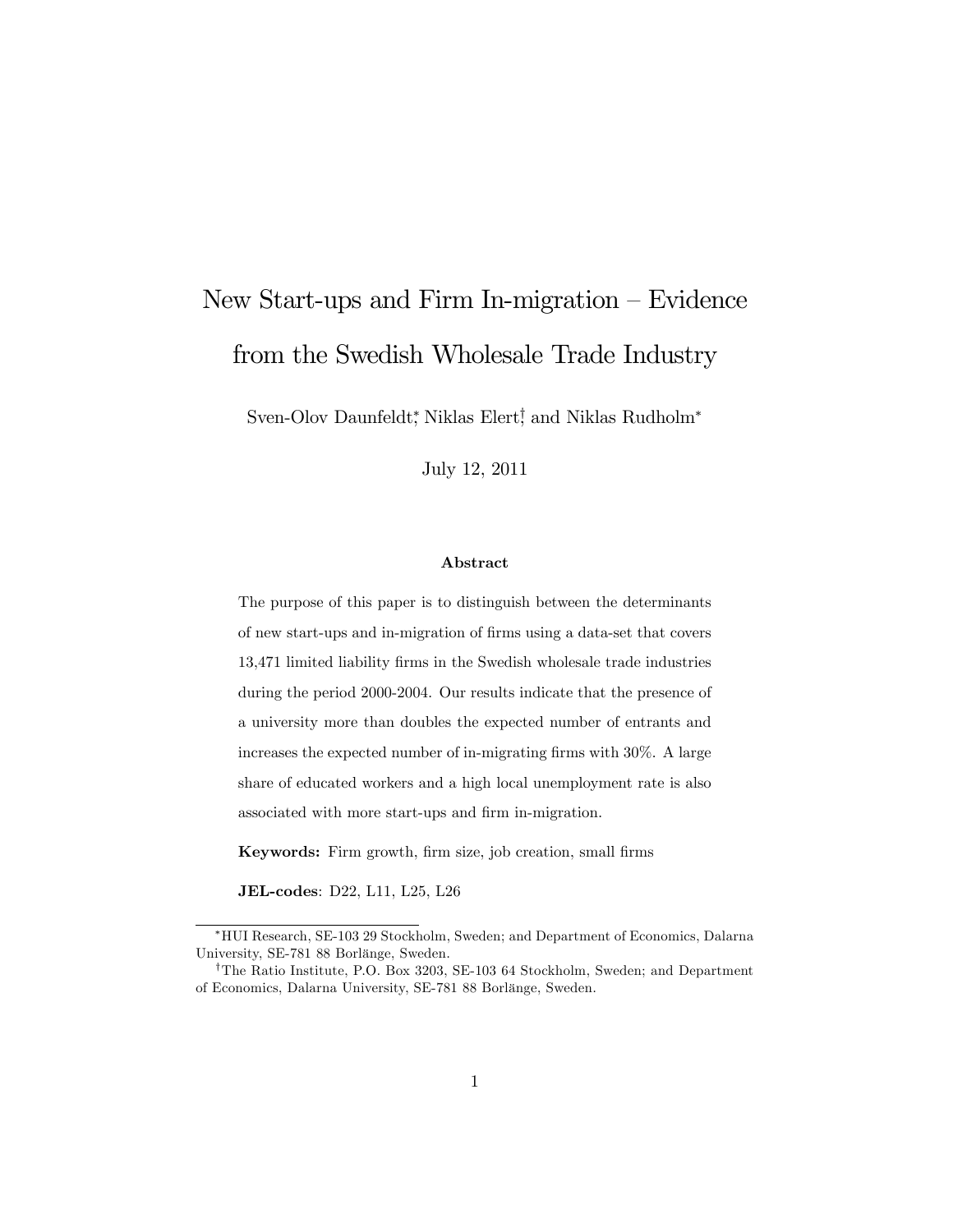## 1 Introduction

It is well-documented (Geroski, 1991; Carreira and Texeira, 2010; Haltiwanger et al., 2010) that new firms produce a number of benefits. For instance, the entry, or the threat of entry, of new firms is assumed to force prices down, thereby eliminating excess profits. Moreover, high entry rates may stimulate innovation, increase productivity and product quality, and new and young firms have been shown to be important job contributors.

The purpose of this paper is to examine what influence new start-ups and in-migration of wholesale trade firms into local markets in Sweden, using a data-set that cover 13,471 limited liability Örms during the period 2000- 2004. This paper makes two contributions to the existing literature on firm entry.

First, most previous entry studies (Dunne et al., 1988; Audretsch and Fritsch, 1994; Keeble and Walker, 1994; Love, 1996) have used aggregated data on firm entry or have focused on manufacturing firms. The entry dynamics of retail trade Örms have been investigated by Pakes and Ericson (1998), Ilmakunnas and Topi (1999), and Daunfeldt et al (2006), where the latter study is the only one (as far as we know) examining the entry pattern of wholesale trade Örms. This is surprising since the non-manufacturing sector of the economy grows, which implies that it has become increasingly important to gather information on the entry process of these firms as well.

Second, although Daunfeldt et al. (2006) studied the entry behavior of retail and wholesale trade firms in Sweden between 1990 and 1996, finding that that recent entry and large local markets attracted the entry of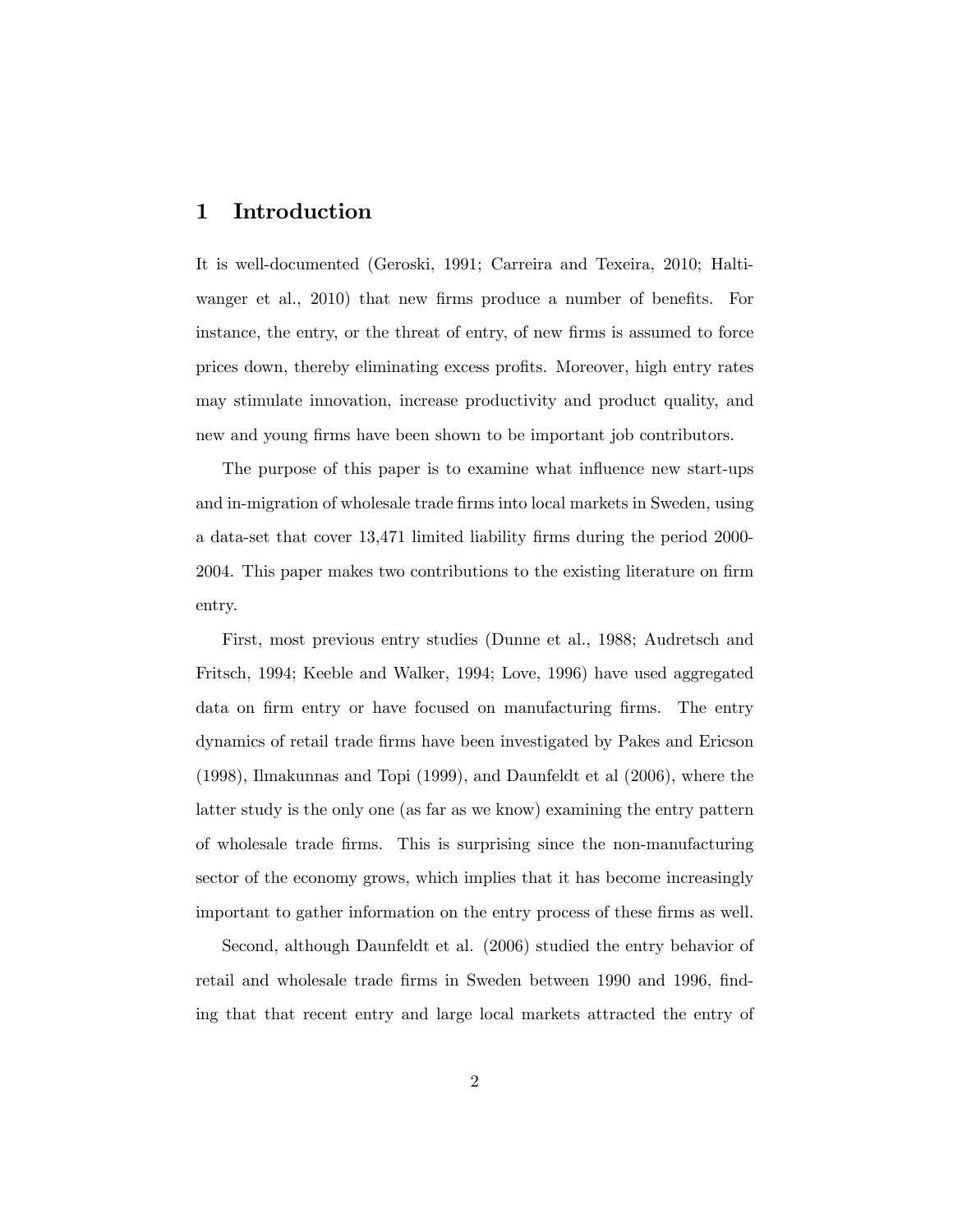wholesale trade firms; they could not distinguish between new start-ups and in-migration of firms. Already Heflebower (1957, p. 364) points out the problem in ignoring entry by Örms established in other industries or to assume that such firms have no advantages as entrants. From the perspective of a municipality or region, it should matter little whether a new addition to the population of Örms is a genuine entry or the result of in-migration of an already established firm  $-$  if anything, the case could be made that this latter is more preferable as these firms are more likely to be larger and hence provide more jobs.

Our results indicate that expected profits are of rather small importance for new entry and inmigration of firms into local wholesale trade markets in Sweden, supporting results from other industries (Geroski, 1995). Instead, the presence of a university more than doubles the expected number of entrants and increases the expected number of in-migration of firms with  $30\%$ . In addition, a 5% increase of the share of individuals with a post-secondary school education increases the expected number of new start-ups with 23%. High municipality unemployment rates increases both start-ups and firm in-migration. The estimated effect of a  $1\%$  increase in the local unemployment rate is to increase the expected number of entrants with 32% and in-migrating Örms with 18%. Having access to a well educated workforce thus seem to be an important source of entrepreneurial opportunities in the wholesale trade sector. Finally, more firms seem to start-up businesses in municipalities governed by a socialist government, whereas political preferences have no influence on the expected number of in-migrating firms.

The next section presents hypotheses for what affects new entry and in-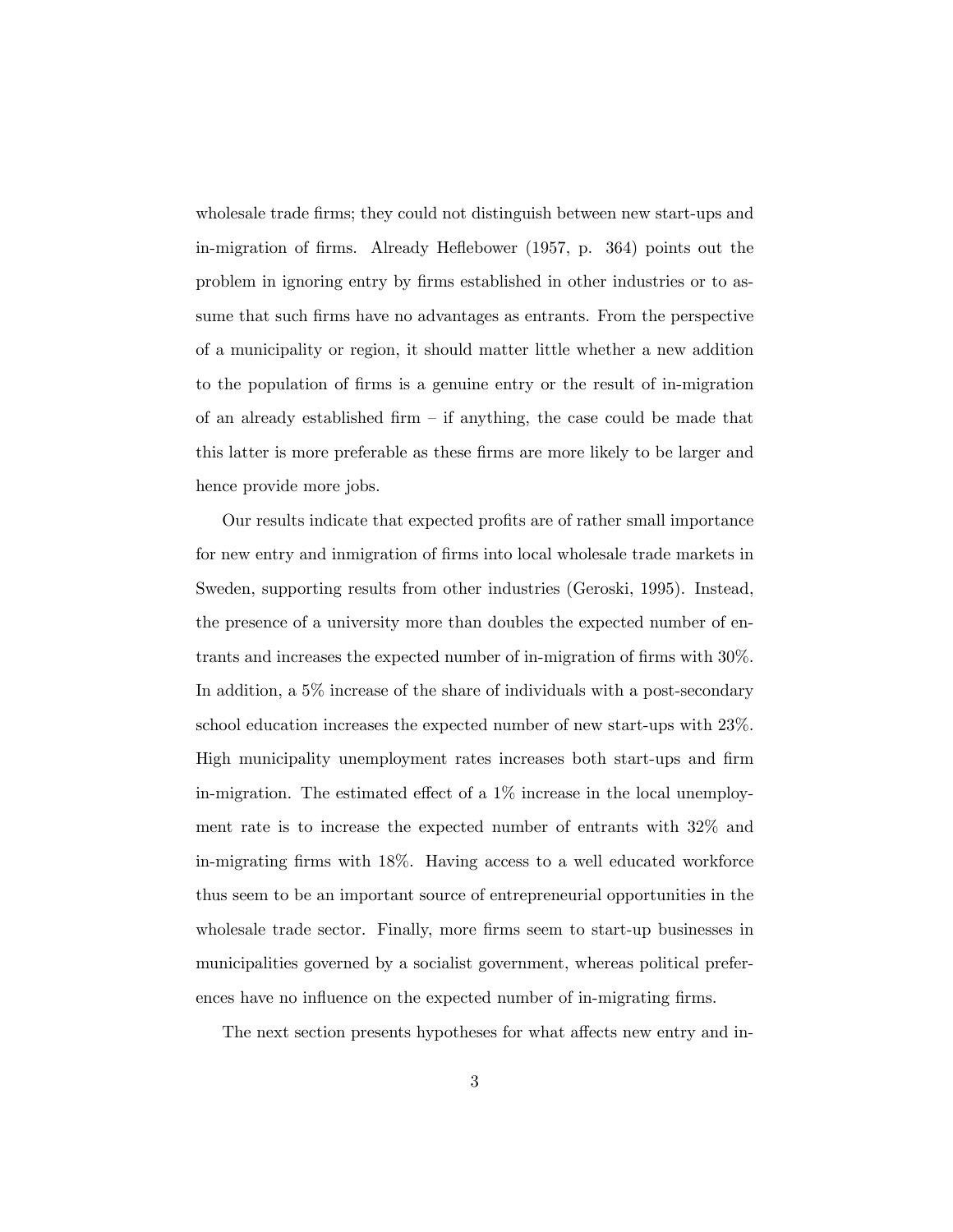migration of firms. Data and descriptive statistics are described in Section 3. In section 4 the empirical methodology is presented, while the results are presented and commented in section 5. Finally, section 6 summarizes and draws conclusions.

## 2 Theoretical background and hypotheses

The importance of entry was already emphasized by Schumpeter (1934, 1943), who argued that they were vital for the role of creative destruction, i.e., the process of transformation that accompanies innovation, and, ultimately, for subsequent economic growth to occur. New firms are seen as innovative entrepreneurs that sustain long-term growth in the region as their innovations challenge incumbents and even destroy the value of established Örms. However, Schumpeter also emphasized that entry is not a homogenous phenomenon, but a combination of a large number of imitators and a tiny majority of leaders or innovators (Schumpeter 1934). In some industries, the creative destruction-role of new firms may be dominant, whereas in others, entry can to a larger extent be "turbulence" (Santarelli and Vivarelli 2007). In fact, entry is made for a large set of reasons besides entrepreneurship, such as over-optimism, the pursuit a relaxed lifestyle, or escaping unemployment, starting a firm often being a last resort rather than a first choice (Coad 2009, p. 131).

Entry on local markets is typically identified as the first time we observe a firm identity number in a given region (Daunfeldt et al., 2006, 2010), which means that we cannot distinguish between new start-ups and in-migration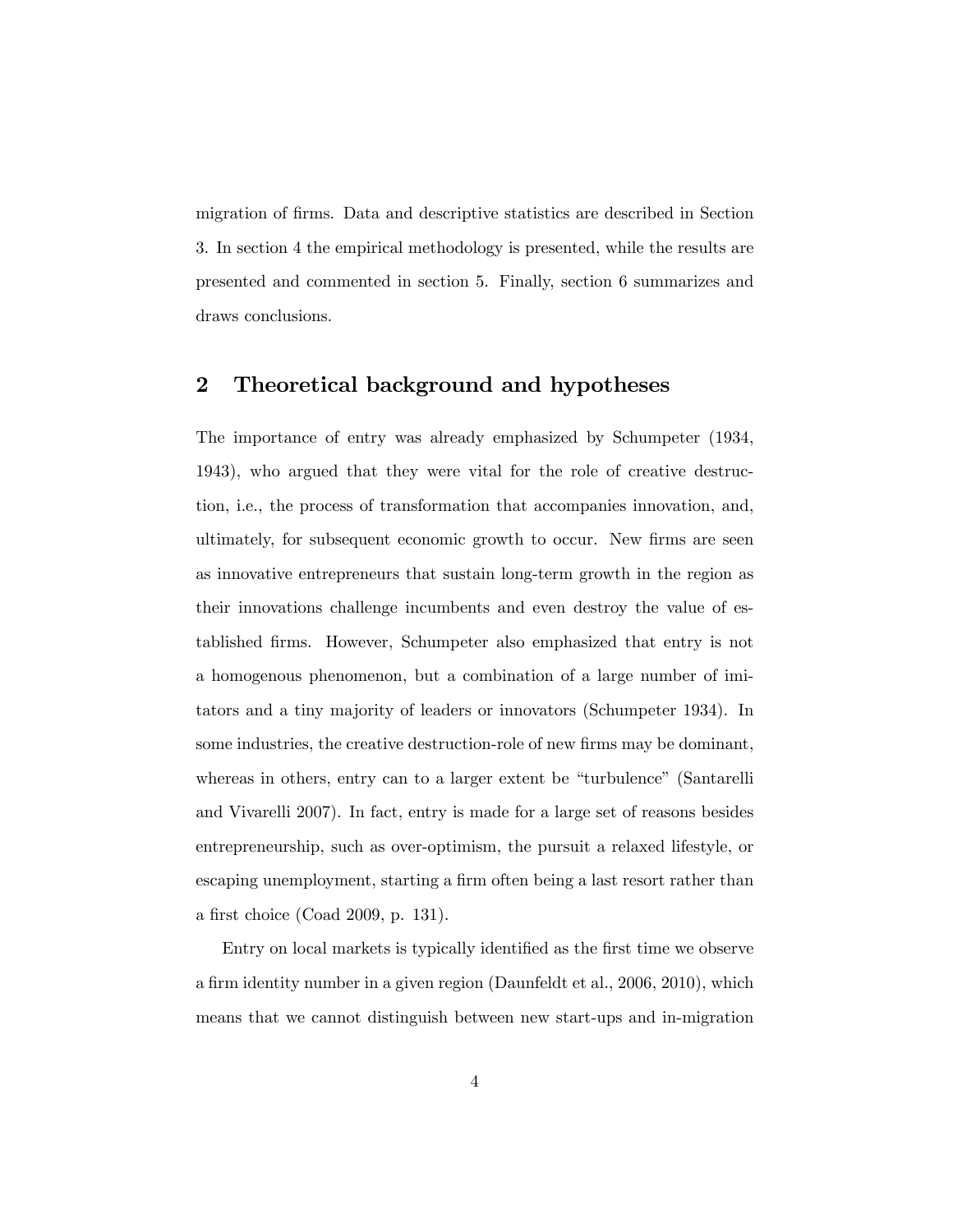of firms. Entry studies on more aggregated levels, on the other hand, does not observe when firms re-locate their businesses; which means that they are only focused on entry of new firms. Very few studies have previously tried to distinguish new entry from in-migration of firms, even though it is likely that these firms have different characteristics and that these differences could be of great importance for the local policymakers (Knoben and Weterings, 2010). New start-ups are, for example, often characterized by low growth ambitions (Wiklund et al., 2003; Coad, 2009); whereas one of the main reasons why Örms re-locate their business is ambitions to grow faster (Pellenberg et al., 2002; Brouwer et al., 2004).

The study of what determines entry has a long history. Initial focus lay on industry-specific factors (Bain, 1956), but later studies (Santarelli and Vivarelli, 2007) have also emphasized the importance of region-specific conditions. Table 1 provides a summary of factors that have been proposed as important determinants of entry and which hypotheses that are most common in the literature.

#### [Table 1 About Here]

Theoretical models of entry generally assume that the expected profitability of entering or re-locating to a local market has a positive effect on entry (Orr, 1974; Nakosteen and Zimmer, 1987). However, empirical evidence suggests that the size of this effect is rather small. Geroski (1995, p. 427), for example, summarized the entry-literature by concluding that: "Entry seems to be slow to react to high profits". Another question that might influence new start-ups and re-location of firms is the expected sunk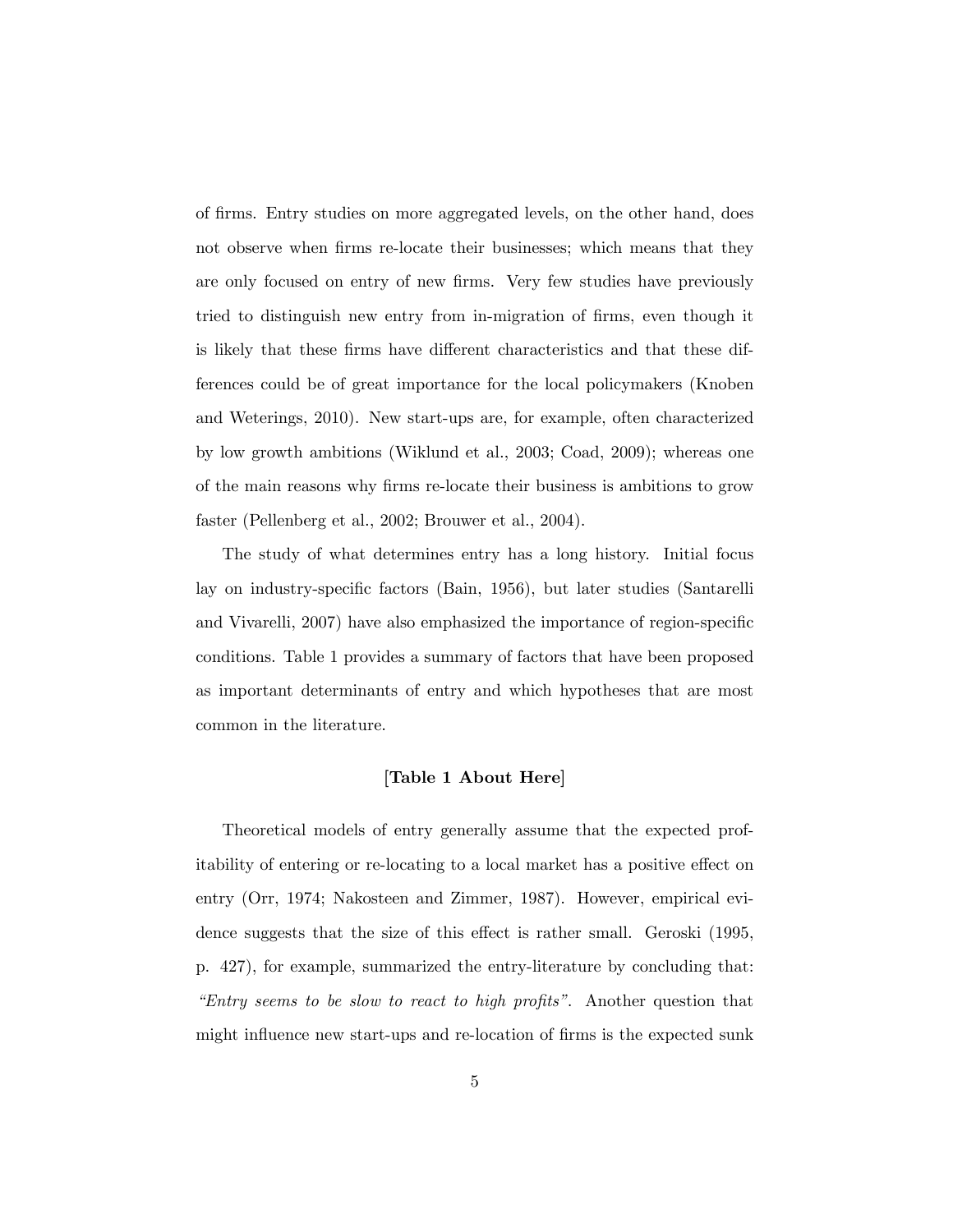costs involved with starting a new firm. Sunk costs cannot be retrieved if an investment fails. Hence, in industries characterized by larger sunk costs, less entry may be expected (Sutton 1991) and firms will stay at their current location, even if there might be other locations with even higher levels of the expected profits  $(Auty, 1975).<sup>1</sup>$  Another potential industry-specific entry barrier is the industry minimum efficient scale (MES) of production. Industries with a larger MES, should see a larger scale disadvantage of small firms. Entrants will thus be forced to grow quickly or exit (Strotman 2007, p 89). However, as noted by Geroski (1995), the barriers may work not so much as deterrents to entry as to survival.

Related to entry barriers should be the degree of competition in the market, where a higher number of competitors or, alternatively, a clearly dominant incumbent Örm can be expected to deter entry. The fewer the market participants, i.e. number of firms, the greater the probability that they can overcome their collective action problem and act together to deter entry (Geroski, 1995). Also, on highly concentrated local markets with a dominant incumbent, a potential entrant might have to invest more in marketing, which increases the costs associated with entry.

Industry size is included in the model to account for potential agglomeration effects. Already Marshall (1890) emphasized that entrepreneurs might benefit by locating its businesses in regions characterized by a high degree of technological and knowledge spillovers among Örms. This suggests that

<sup>&</sup>lt;sup>1</sup>Large expenditures on advertising and R&D by incumbents can also serve as entry barriers, as they should increase the costs of entry substantially. However, we choose to exclude this variable from the analysis since more than 95 percent of the wholesale trade firms in Sweden have no investments in R&D and we cannot observe their expenditures on advertising.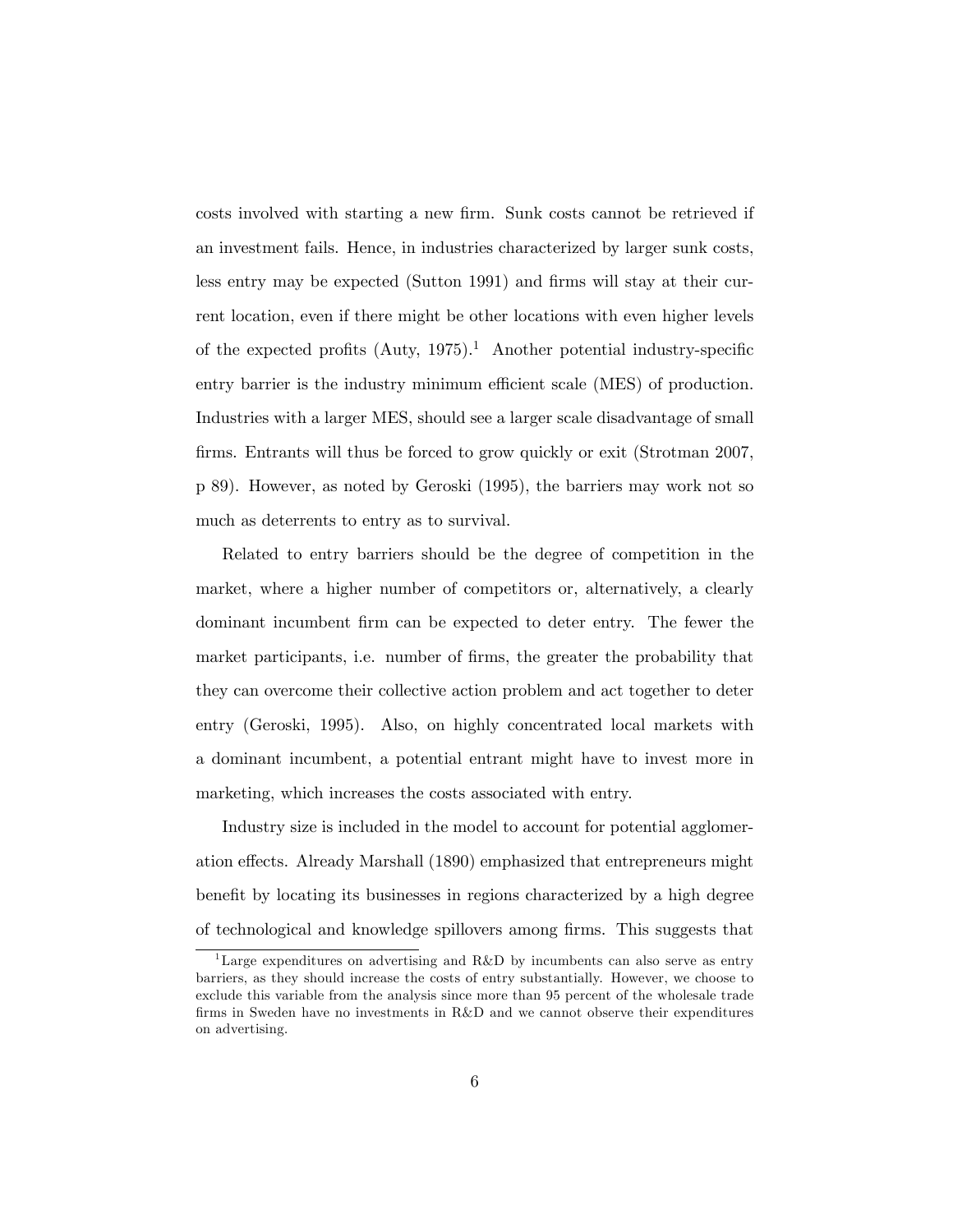new entry and firm in-migration should be more common in local markets where the industry is already well established (Glaser et al., 1992).

Santarelli and Vivarelli (2007) infer that since it has long been observed that entrepreneurial activity varies across geographic space, all positive effects of entrepreneurship and entry ought to be particularly obvious at the regional level. Davidsson et al (1994a), for example, claim that regional characteristics to a large extent can explain entry in Sweden during the period 1984-89.

Population density has been identified as one of the most important regional determinants of Örm entry. Previous studies suggest that entry is more common in more densely populated regions since a larger market imply a larger cake from which the potential entrepreneur can reap profits (Audretsch and Fritsch, 1994; Guesnier, 1994). Unemployment in the municipality, meanwhile, can be argued to have a positive effect on new startups since one reason to become self-employed is to escape unemployment (Coad 2009, p 131). This has also been shown empirically (Parker 1996, Davidsson et al, 1994). McLaughlin and Robock (1949) also indicated that firms might move to regions with better labor availability, suggesting that firm in-migration should be positively related to the local unemployment rate.

The education level in the region is often argued to have a positive effect on entry. The Knowledge Spillover Theory of the Firms (Audretsh et al., 2006; Acs et al, 2004) implies that knowledge spillovers are an important source of entrepreneurial opportunities and that we should observe more new entry and firm in-migration in regions that have access to a well educated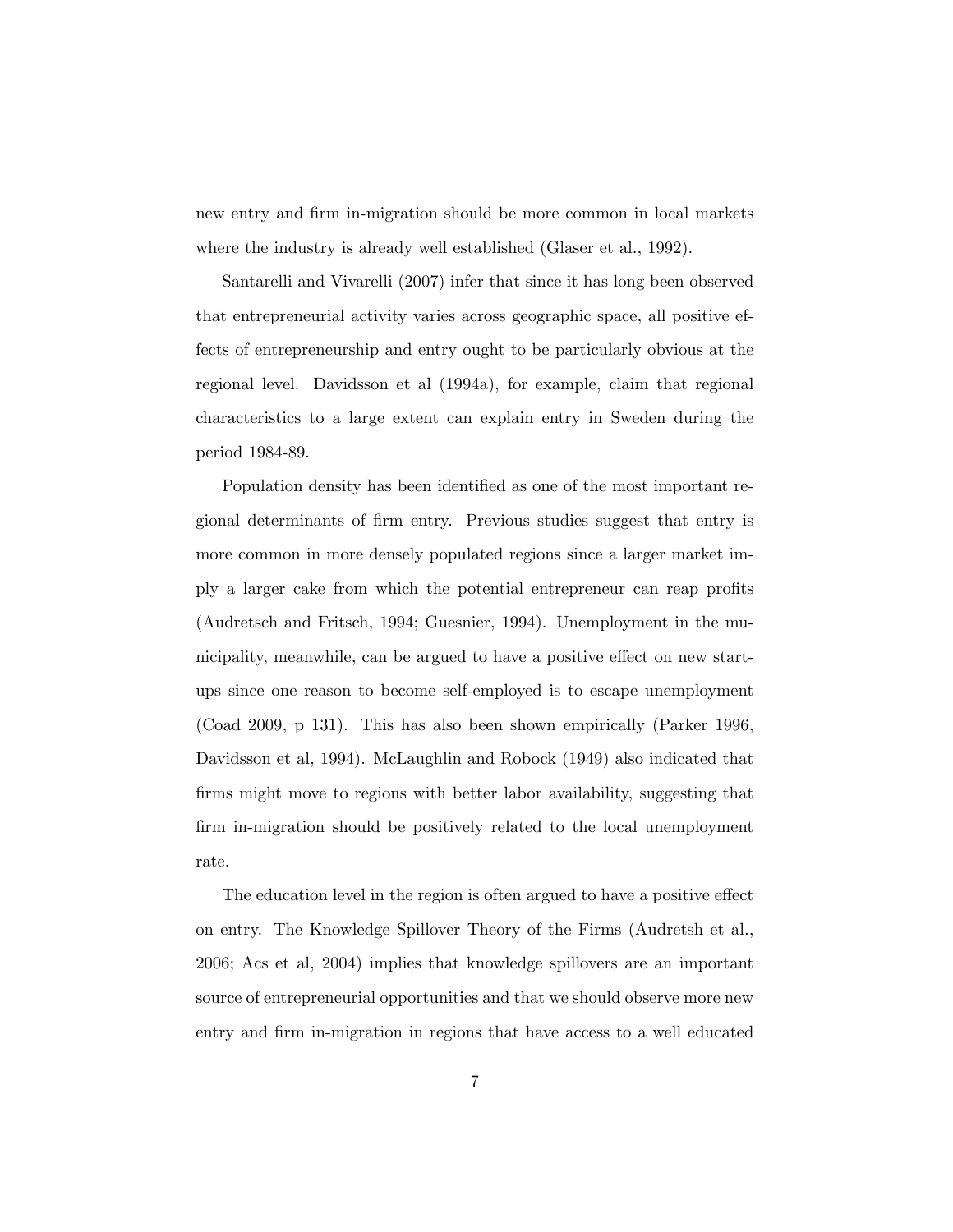work force. Higher education might also encourage individuals to enter into entrepreneurship (Daunfeldt et al, 2006). The presence of a university in the region might also lead to university spin-offs, and that firms re-locate to this region in order to exploit business opportunities (Goldstein and Renault, 2004).

As Baumol (1990) attests, entrepreneurial activity is dependent on the political and institutional setting in which it takes place. Left-of-center parties, for example, are generally perceived as holding less favorable views vis-‡-vis entrepreneurship (Ayittey 2008, p 146f) and Love (1995) has shown that a general environment friendly to small firms has a positive effect on entry. The degree of concentration of political power might also influence entry. On the one hand, a high power concentration could be conducive to entry, as potential entrepreneurs and Örms that are planning to re-locate their businesses should appreciate stable rules-of-the-game. But it could also have a detrimental effect, as too stable a powerbase would imply less of a need from the perspective of politicians to improve local business conditions.

New start-ups and firm in-migration might also be influenced by the local tax rate. Parker (1996) finds marginal taxes to have a positive effect on the entry decision, and infers that self-employment should offer greater opportunities to avoid taxes than paid employment (Long, 1982; Blau 1987). However, Fölster (2002) has shown a strong negative connection between tax burden and the share of self-employed in Sweden.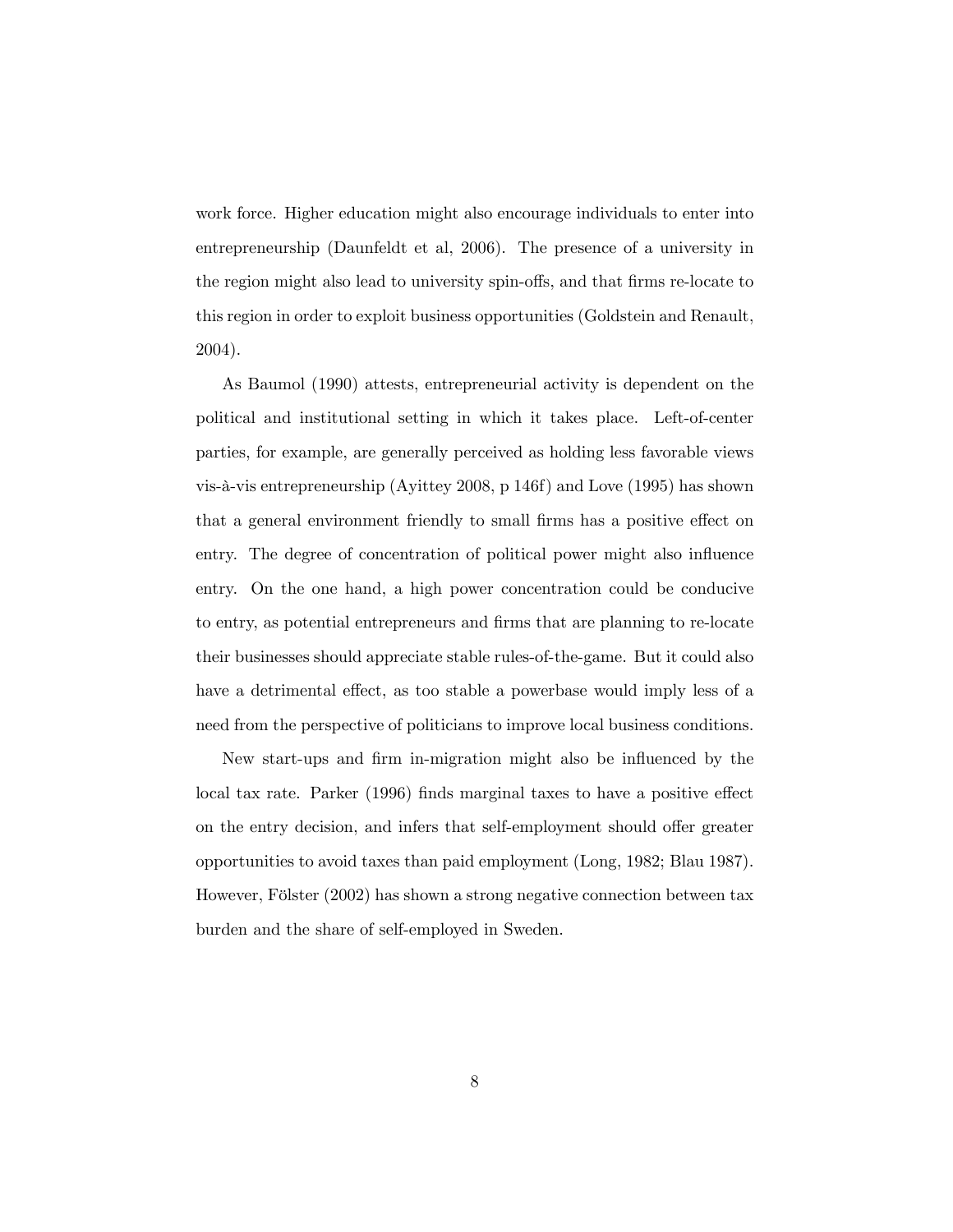## 3 Data and empirical method

#### 3.1 Data

All limited-liability firms in Sweden are legally required to submit an annual report to the Swedish patent and registration office (PRV). This study uses data collected from MM (Market Manager)-Partner, now merged with PAR, a Swedish consulting Örm that gathers economic information from PRV. This information is primarily used by decision-makers and stakeholders in Swedish commercial life. The data include all variables that can be found in the annual reports, e.g., number of employees, salaries and wages, fixed costs, proÖts, and liquidity. The original dataset consists of data from 288,757 firms from all sectors of the economy, being active at some point in the period 1995-2005. Our sample is restricted to Swedish limited-liability companies active in 5-digit wholesale trade industries between 2000 and 2004.<sup>2</sup> The years prior to 2000 were left out since reliable data on firm migration was not available.

The dependent variables in our analysis are the number of new start-ups that survives and conducts business during the study period, and the number of new firms that re-locates to industry j in municipality m during period  $t$ . We focus on surviving firms since these are the firms contributing to local employment and local growth.<sup>3</sup> As we are interested in the geographical

 $2$ Wholesale trade firms are classified into 5-digit industries according to the European Union's NACE-standard, a classification based on firm activity commonly employed by Statistics Sweden (SCB).

<sup>&</sup>lt;sup>3</sup>Also, the firms that enter and exit the market within the same year, or within a few years, often does not have data for all variables all year. Including these firms would then introduce measurement errors in the dataset since we measure all variables on a yearly basis.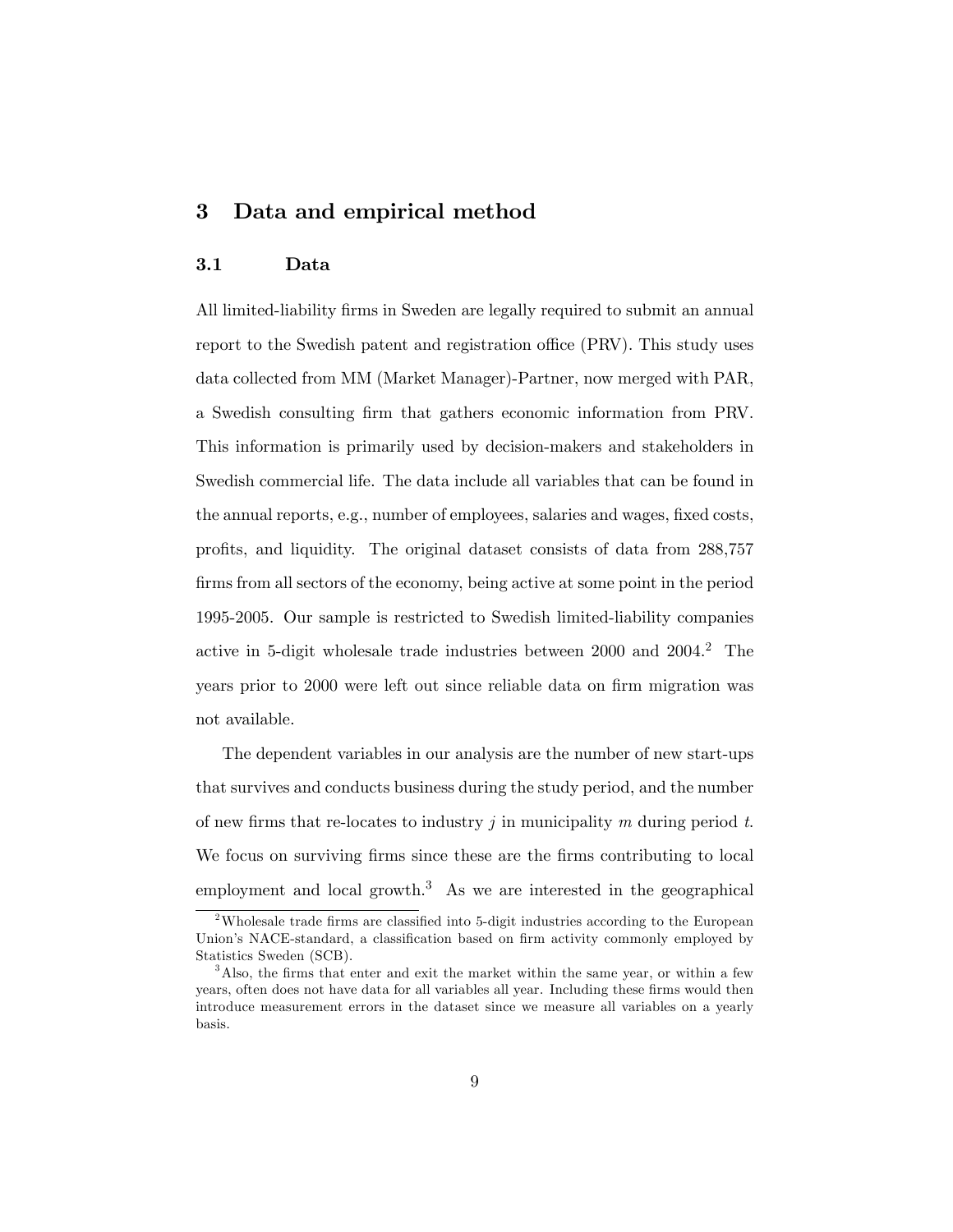location and re-location of firms, only firms having a registered visitor's address were included in the study. Mail order- and internet based firms were thus left out of the analysis. Also, the original dataset contained both single and multi-plant firms. However, the nature of the annual reports data does not allow in-depth analysis of multi-plant firms, and therefore, we have chosen to focus our study on single plant firms only.<sup>4</sup>

In total, the data set consists of 13,471 wholesale trade firms and 51,288 year-observations. Since we are studying entry and in-migration into local markets, data have been aggregated by municipality, industry sector and year so that the dependent variable represents the number of entering (or in-migrating) firms in a specific municipality, five digit NACE-code industry, and year. All independent variables have been aggregated in the same way, and represents the average of the independent variable in the municipality, industry and year in question. After aggregation, this leaves us with a final data-set that consists of 14,828 observations.

The municipality-specific data were provided by Statistics Sweden. These data include measures of demographics, average income, political preferences, educational level, and unemployment in each municipality and year. In addition, some municipality-specific information is drawn from the  $Kfakta06$ database developed by associate professor Leif Johansson at the Department of Political Science, Lund University.

 $4$ The numbers in the annual reports are aggregated to the main office (HQ) for firms having more than one production plant, which means that it is not possible to identify how each plant contributes to the final results. It should, however, be noted that previous studies of firm migration has indicated that single plant firms adopt different migration strategies, as compared to larger multi-plant firms (McCann, 2004).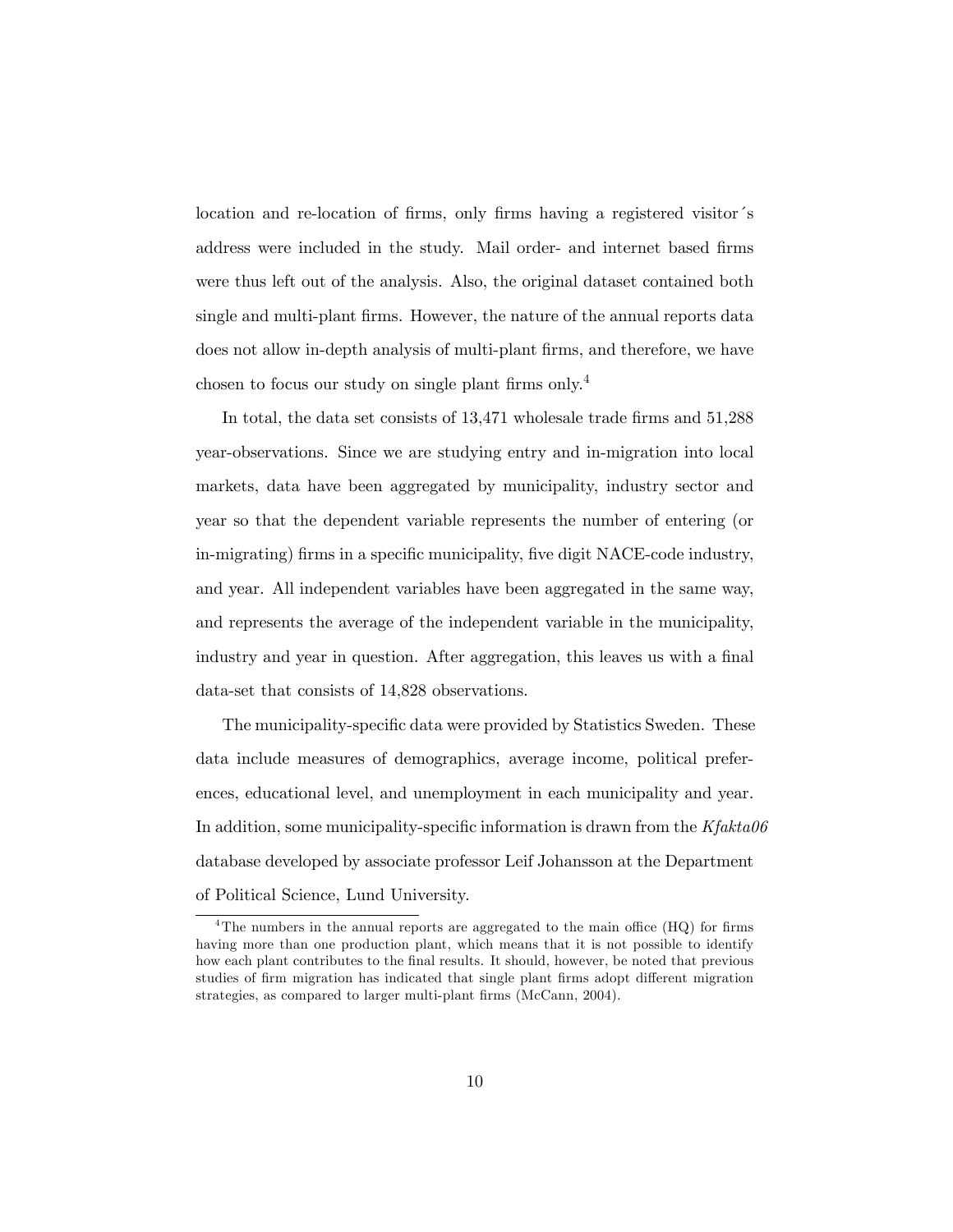#### 3.2 Descriptive statistics

The literature overview in Section 2 suggests that a number of industry and regional-specific factors could have important influences on the decision to start a new Örm or re-locate an existing one. Descriptive statistics of the variables included in the empirical analysis are presented in Table 2.

#### [Table 2 About Here]

Our dependent variables are the number of new start-ups and in-migration of firms in municipality  $m (m = 1, \ldots, 289)$  in a 5-digit wholesale trade industry  $j$  (  $j = 1, \ldots, 732$ ) at period  $t$  ( $t = 2000, \ldots, 2004$ ), respectively. The data is multinomial since the dependent variable has a finite number of possible outcomes (Heij et al., 2004, p. 463) and the descriptive statistics suggests that we have overdispersion in the dependent variables, i.e., the variance is larger than the mean.

Profit opportunities for potential entrants are measured by the average returns on total assets (ROA) in industry j in municipality  $m$  in period  $t-1^5$ , whereas mean reported book-value of buildings and machinery is used as our measure of sunk costs.

Market concentration (potential presence of dominant incumbent firms) is controlled for using a Herfindahl-index, measuring market-concentration in each 5-digit industry j active in municipality m during the period 2000-2004. It is calculated as the sum of squares of Örmsí market-shares, i.e.,  $s_{1m}^2 + s_{2m}^2 + \dots + s_{km}^2$ , where k is the number of firms in municipality m.

<sup>&</sup>lt;sup>5</sup>We have also used returns on equity (ROE) in the preceeding period to measure expected profit opportunities. All results remain qualitatively the same, and are available upon request.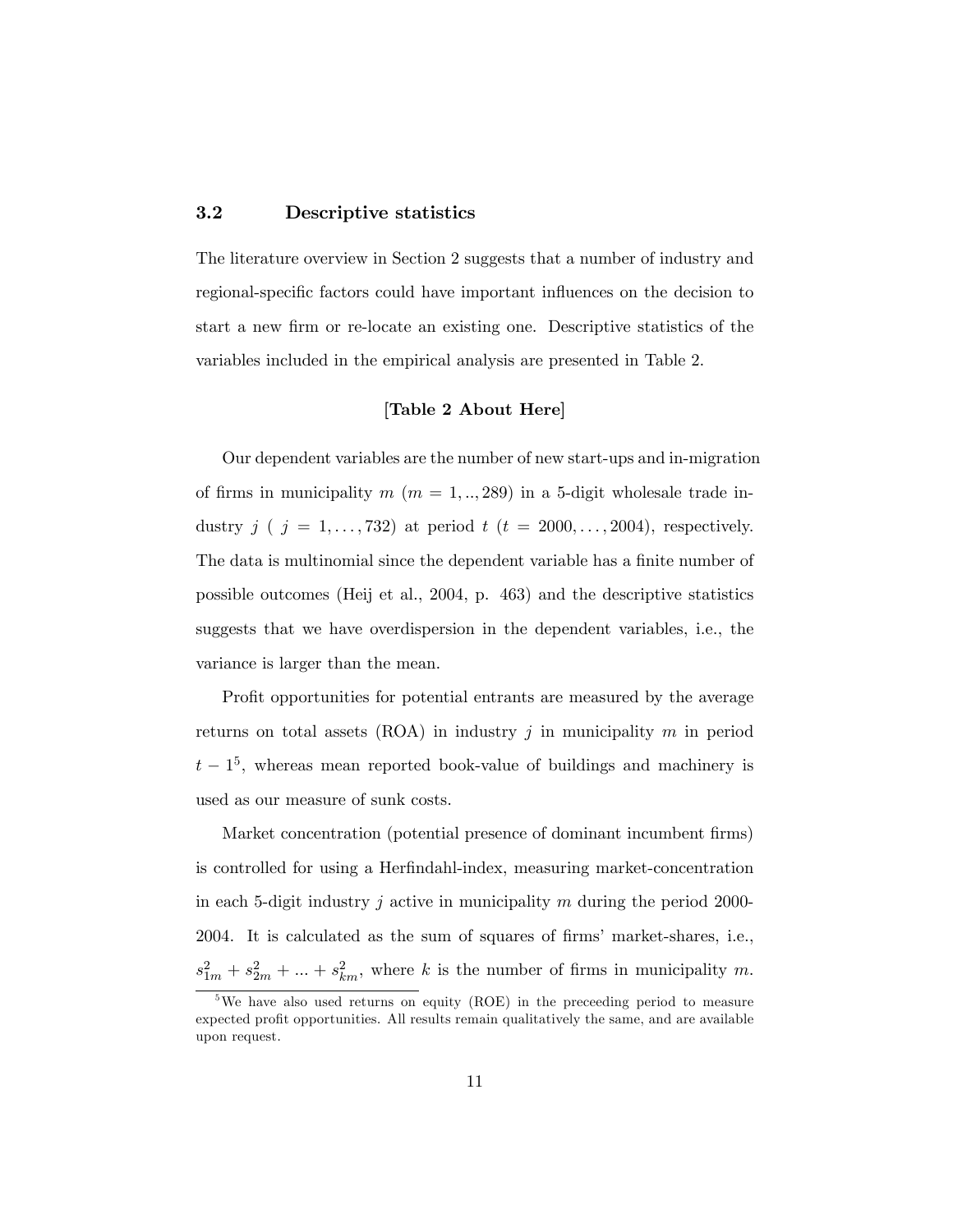If all firms had equal revenues, the concentration rate would then be  $1/k$ , whereas it would be one if the entire local market were supplied by one firm. The variable is scaled by 100 for ease of interpretation. A value close to or equal to 100 thus implies a high market concentration or even a monopoly, whilst a low value implies more competition. We also control for local competition by using the number of firms active in a specific industry j located in municipality  $m$ .

Industry size is measured using total sales for industry  $j$  in municipality  $m$  at time  $t$ . Another industry-specific determinant that has received a lot of attention in previous studies is the minimum efficient scale (MES). In the literature, MES has been measured in several ways. Audretsch (1995), for example, adopts the standard Comanor and Wilson (1967) proxy for measuring MES, i.e., the mean size of the largest plants in each industry accounting for one-half of the industry value of shipments. Other commonly used proxies for MES are the size of the industry's median plant and the ratio of that plant's output level to the industry total (Sutton, 1991). We use the size of the average firm in industry j at time t as our measure of MES.

Region-specific conditions are very seldom analyzed when investigating Örm entry, even though studies (e.g., Davidsson et al., 1994) have indicated that the regional context matters for Örm entry. We therefore also control for a number of municipality-specific factors that might affect firm growth rates. The municipality-specific data include population density and the number of unemployed individuals in the municipality. Population density is measured as the number of inhabitants per square kilometer in the mu-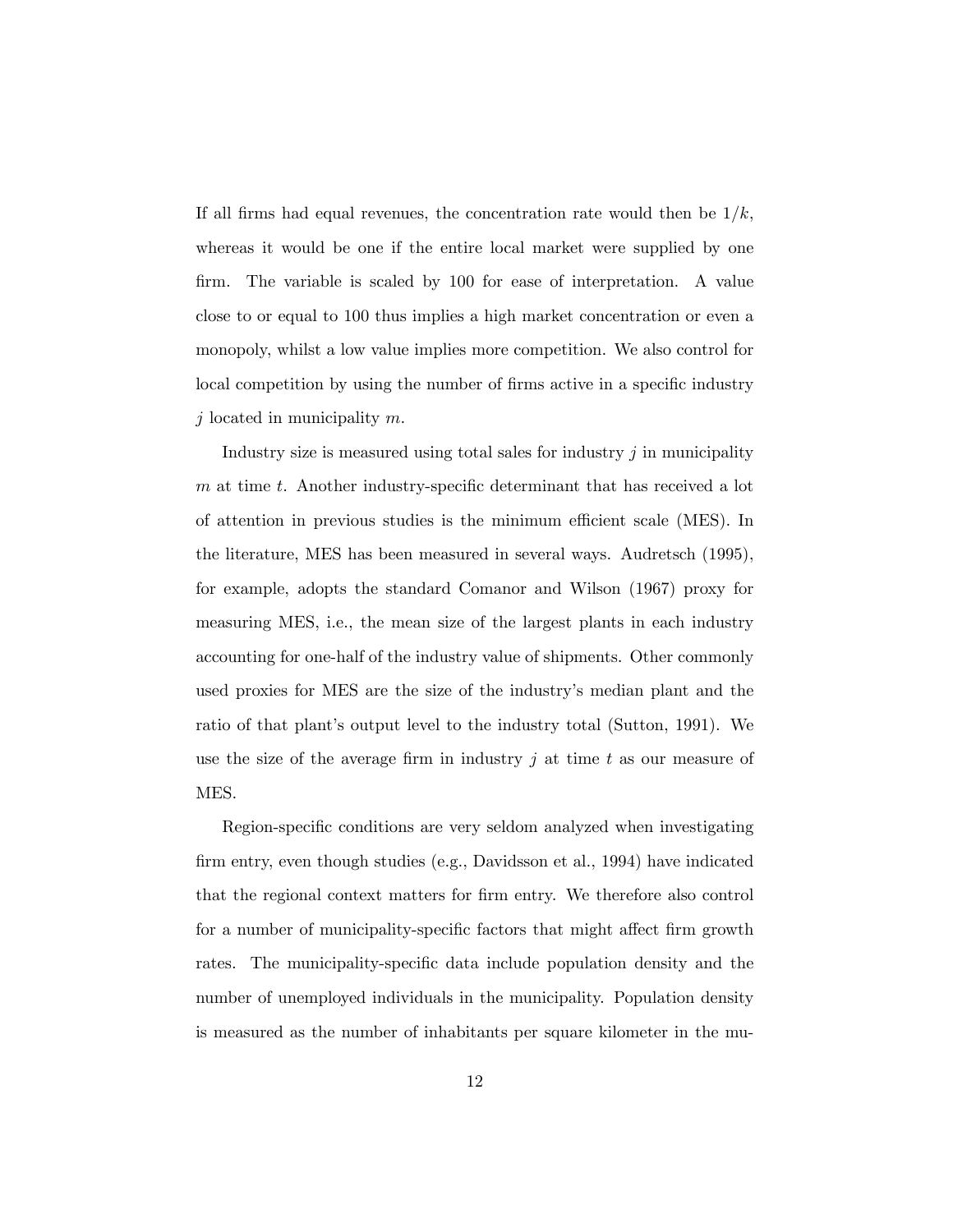nicipality. Unemployment is the percentage of openly unemployed in the municipality in ages 18-64 between 1998 and 2000, and ages 16-64 between 2001 and 2005. The jump in the data series should be of limited concern since most people do not finish school and hence run the risk of becoming unemployed before the age of 18.

We also control for the presence of a university or a university college, the educational level of the population, political preferences, and political power. The availability of higher education is represented by a dummy variable assigned a value of one if a university or a university college is located in the region. Data concerning educational level within the municipality refers to the percentage of people in ages 16-74 with a post-secondary school education of at least 3 years. Political preferences are indicated by a dummy variable representing all local parliaments where non-socialist parties have the majority. Like market concentration, political strength is measured by a Herfindahl-index, computed as the sum of squares of the shares in the local parliament of the political parties, and scaled to be an index between 0 and 100. Finally, the municipal tax rate is measured in percentage points.

### 4 Empirical method

Firm entry is in this paper divided into new start-ups and firm in-migration. When deciding on whether to start-up a new firm or re-locating an existing firm to another local market, we assume that the entrepreneur valuates the profitability associated with the project, other industry-specific conditions, as well as factors at the region-level that might influence the decision to enter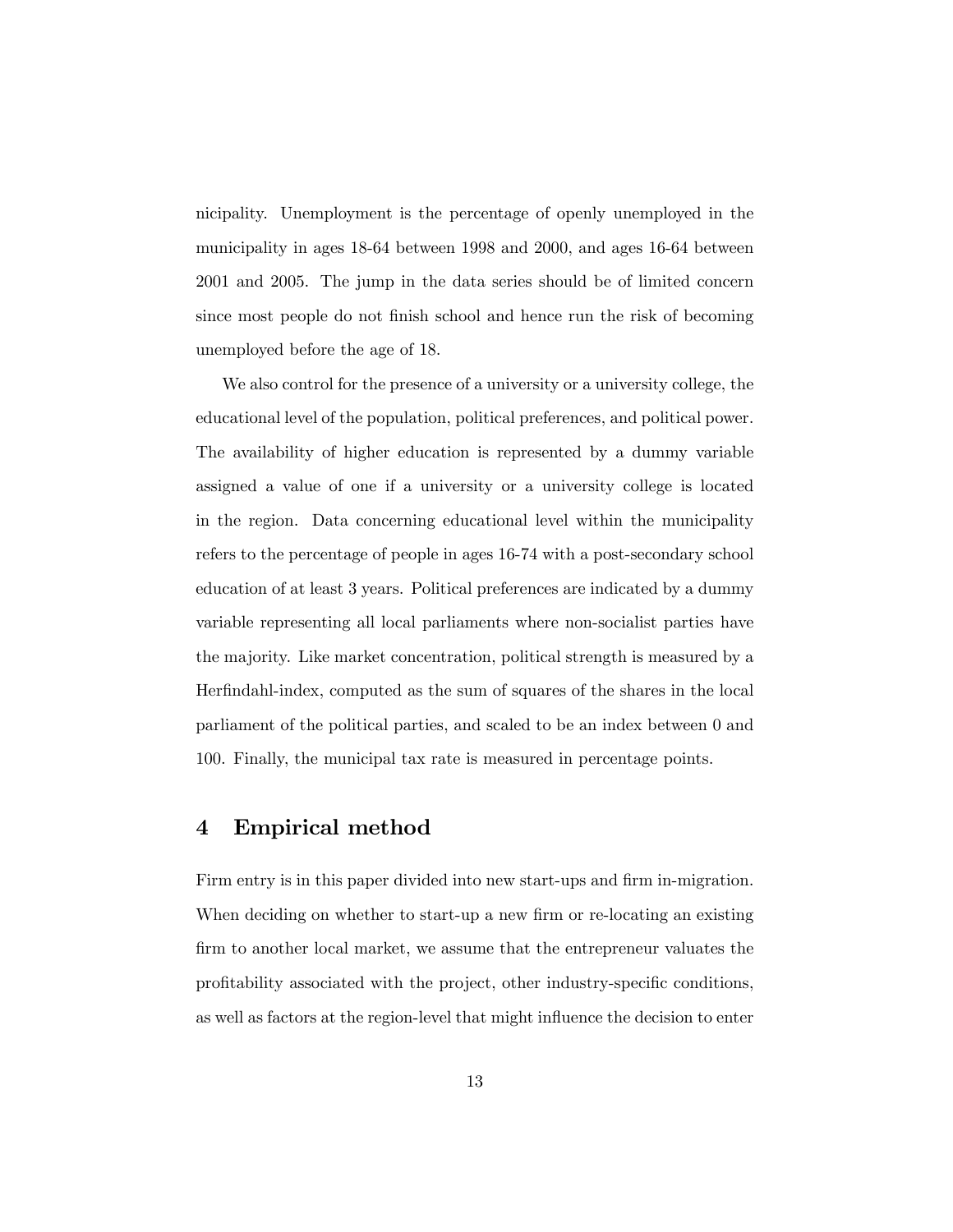the local market (see also Daunfeldt et al., 2006). To test whether the same factors that determine entry of new firms also determine firm in-migration, the following model is estimated:

$$
E_{jmt} = f(\alpha_0 + \alpha'_1 \mathbf{X}_{jmt-1} + \alpha'_2 \mathbf{Y}_{jmt} + \alpha'_3 \mathbf{I}_j + \alpha'_4 \mathbf{R}_m + \alpha'_5 \mathbf{T}_t) + \varepsilon, (1)
$$
  

$$
M_{jmt} = f(\beta_0 + \beta'_1 \mathbf{X}_{jmt-1} + \beta'_2 \mathbf{Y}_{jmt} + \beta'_3 \mathbf{I}_j + \beta'_4 \mathbf{R}_m + \beta'_5 \mathbf{T}_t) + \delta, (2)
$$

where  $E_{jmt}$  is the entry of new firms, and  $M_{jmt}$  is in-migration of existing firms into industry j in municipality m at time t;  $\mathbf{X}_{jmt-1}$  is a vector of industry-specific determinants;  $\mathbf{Y}_{jmt-1}$  is a vector of municipality-specific determinants;  $I_j$ ,  $R_m$  and  $T_t$  are industry, region and time-specific fixed effects;  $\alpha_0$ ,  $\beta_0$  are constants;  $\alpha'_1 - \alpha'_5$ ,  $\beta'_1 - \beta'_5$  are parameter vectors to be estimated; and  $\varepsilon$  and  $\delta$  are random error-terms.

The industry-specific vector  $\mathbf{X}_{jmt-1}$  includes mean returns on total assets (ROA), mean book-value on buildings and machinery, and total industry sales in industry j in municipality m in period  $t-1$ . The size of the median plant in terms of net sales in the local market is used as our measure of MES, whereas market concentration is measured using a Herfindahl-index.

The municipality vector,  $\mathbf{Y}_{jmt}$ , includes population density, the local unemployment rate, the educational level, the presence of a university, political preferences, political power of the local parliament, and the municipality tax rate.

Finally, industry and region-specific fixed effects are included in the model to control for time-invariant unobserved heterogenity at the industry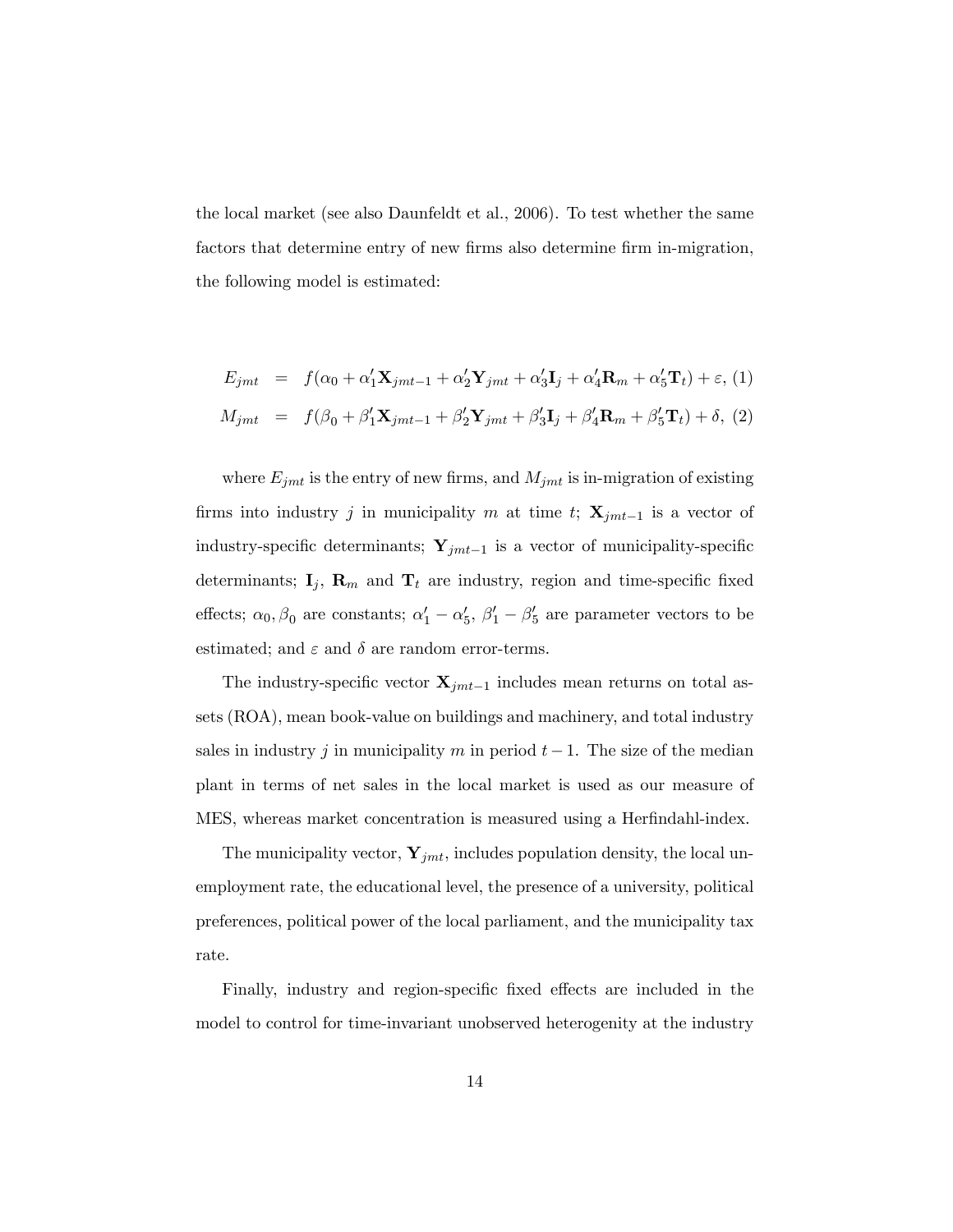and regional level, while time-variant heterogenity is controlled for using time-specific fixed effects. Industry-specific fixed effects are calculated on the 3-digit NACE-level, whereas region-specific fixed effects are measured on the county level. All fixed effects are omitted from the result tables to save space, but are available from the authors upon request.

As the number of firms entering a market is a positive integer, a count data model was used. The common starting point for most count data analysis is the Poisson regression model. However, a restrictive feature of the Poisson regression model is the restriction that the variance should equal the mean. For our response variables new start-ups and in-migration, the variance is larger than the mean (Table 2). Also, our dataset has an excess of observations where no entry or in-migration has occurred during the study period. Since the unconditional variance exceeds the unconditional mean (overdispersion), and there is an excess of zero-entry observations in our data, the Poisson regression model can not be used. Instead, three different count data models that can all account for both overdispersion and excess zeros have been estimated. These are the negative binomial regression (NB) model, the zero-inflated Poisson regression model (ZIP) and, finally, the zero-inflated negative binomial model (ZINB).

The NB model has a higher probability of count zero and also a longer tail than the standard Poisson regression model (Olsson 2002, Sheua et al 2004). It models between-subject heterogeneity or cross-section heterogeneity - when different groups of subjects display different variance patterns but are homogenous within groups, something that could explain overdispersion.

The NB regression model will, however, still enforce the same process for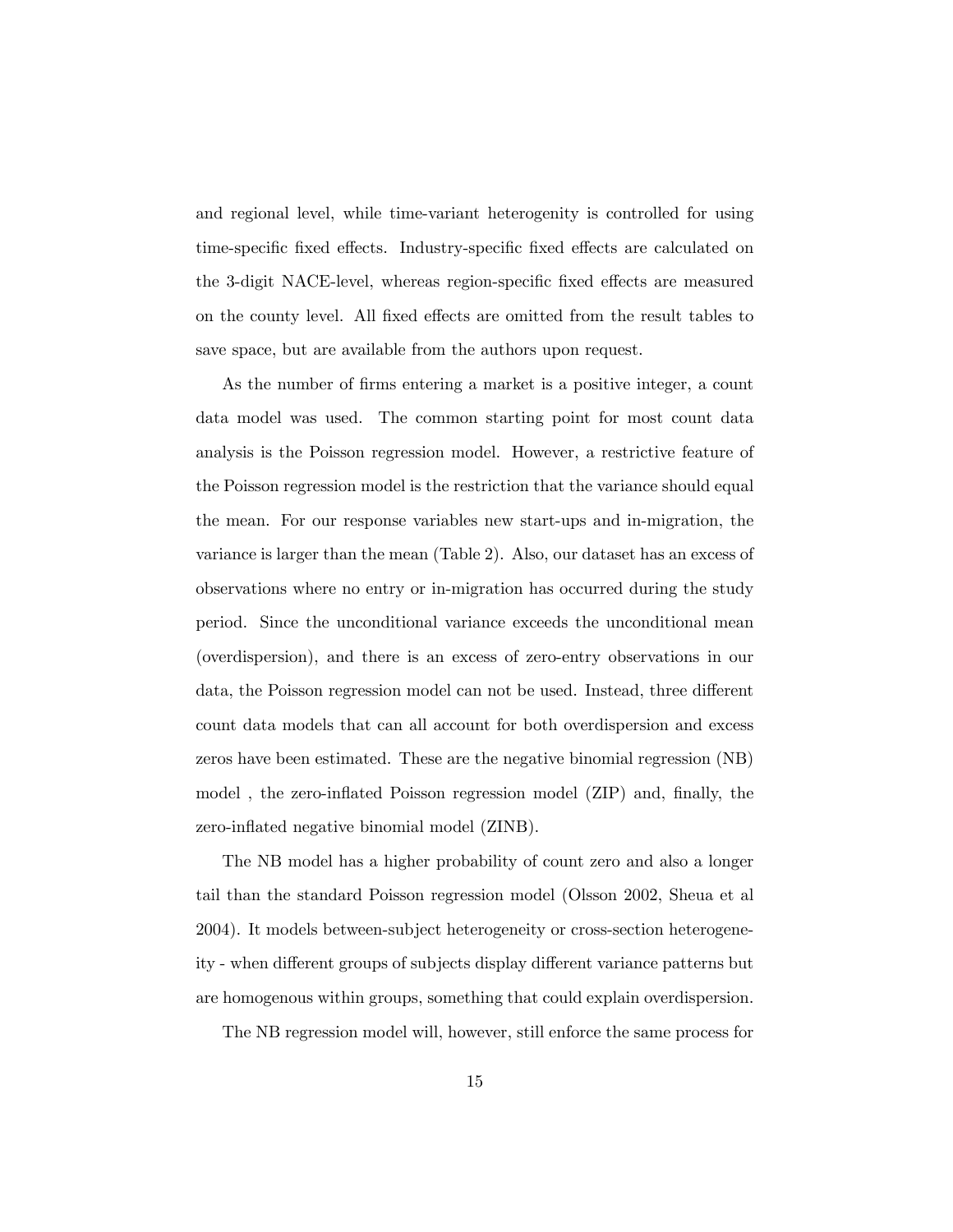the zero and non-zero counts. Another option is the ZIP regression model, as this modification of the standard Poisson model makes it possible to model overdispersion not arising from heterogeneity, but from the nature of the process generating the zeros. Kennedy (2003) suggests either the ZIP or the NB regression models as the "two most prominent models incorporating overdispersion".

Finally, in case one wants to take into account both the possibility of a splitting mechanism for the zero-counts and between-subject heterogeneity, a ZINB regression model is plausible as it will enable us to distinguish between the two effects that could potentially cause the overdispersion.

At this point, there is no clear candidate among these three models, and thus all three will be applied, and the choice of model used in the final estimations determined based on Schwarzís Bayesian information criteria. As it turns out, the results from all three models are similar (see Appendix A for a comparison of fitted against acctual values in the different models), but the NB regression model is prefered based on Schwarzís Bayesian information criteria. As such, the results presented in the next section is from the NB model, and the results from the other regression models are presented in Appendix B.

## 5 Results

The results from the estimation of equation (1) and (2) are presented in Table 3.

[Table 3 about here]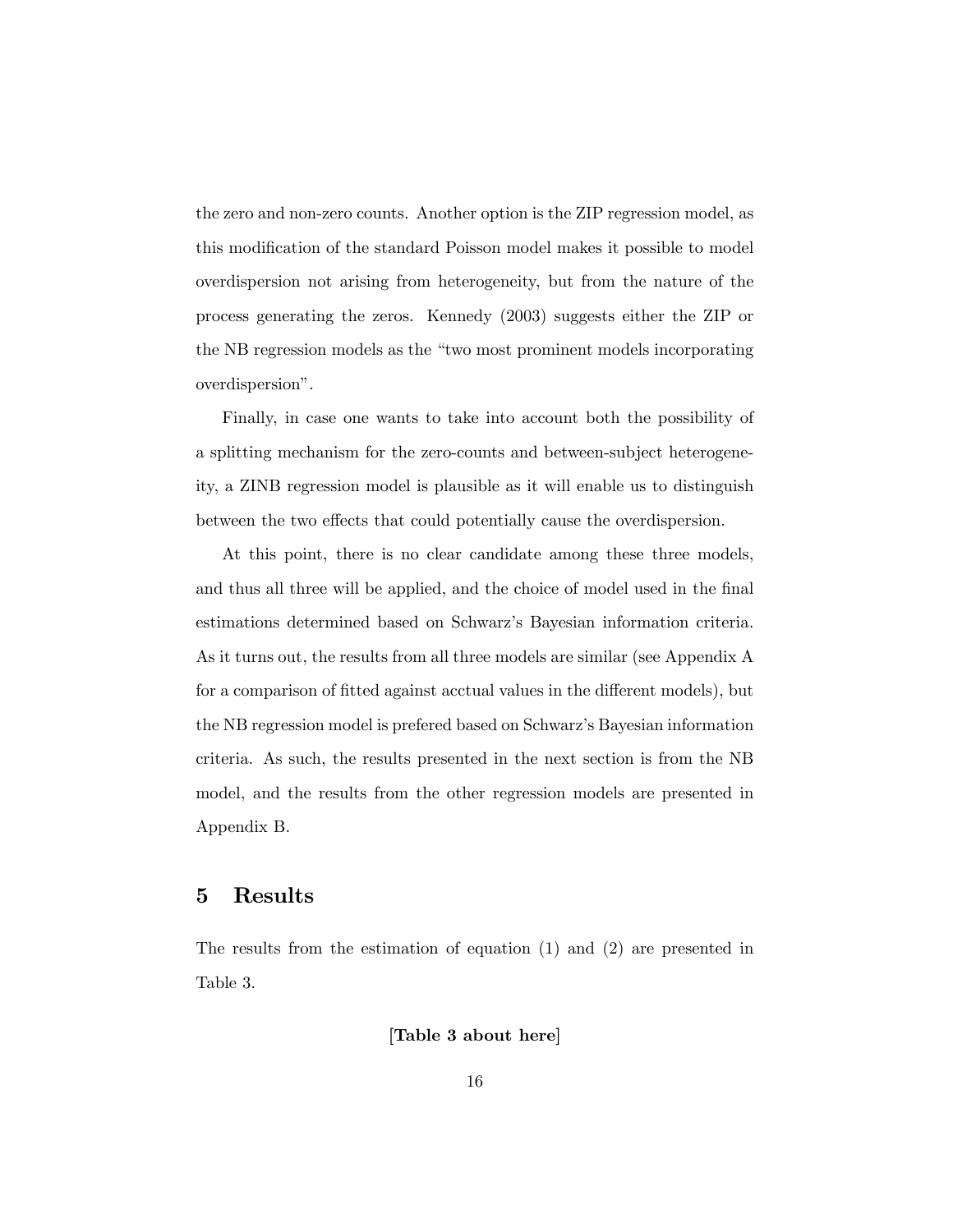New start-ups does not seem to be influenced by the profit opportunities in the municipality. The estimated effect of a increase in profit opportunities is actually negative and statistically significant for the number of in-migrating firms, but the effect is small and of no major economic significance. The value of buildings and machinery, our measure of sunk costs, is surprisingly positive and significant for in-migrating firms, but again the size of the effect is marginal. An estimated increase in the market concentration rate reduces the incidence ratio for new entry with only 0.5%, implying that a 1% increase in the market concentration rate will reduce the expected number of entrants with  $0.5\%$ . Thus, industry-specific factors does not seem to be important determinants of either new entry or in-migration of existing Örms.

Turning to the vector of region-specific factors, we note that both the presence of a university and the access to an educated workforce increase both the number of new start-ups and the number of in-migrating firms. The estimated incidence-rate ratios suggest that the presence of a university more than doubles the expected number of new entrants, and increases the expected number of in-migrating firms with 32%. The estimated incidence-rate ratio for the share of individuals with higher education is 1.04 for new entry and 1.02 for firm in-migration. This suggests that a  $5\%$  increase in the share of individuals with higher education is associated with a 22% increase in the expected number of new entrants, as well as a 10% increase in the number of in-migrating Örms. Our results thus seem to suggest that knowledge spillovers are important determinants of new entry and in-migration, supporting Audretsch et al. (2006) and Acs et al. (2008) Knowledge Spillover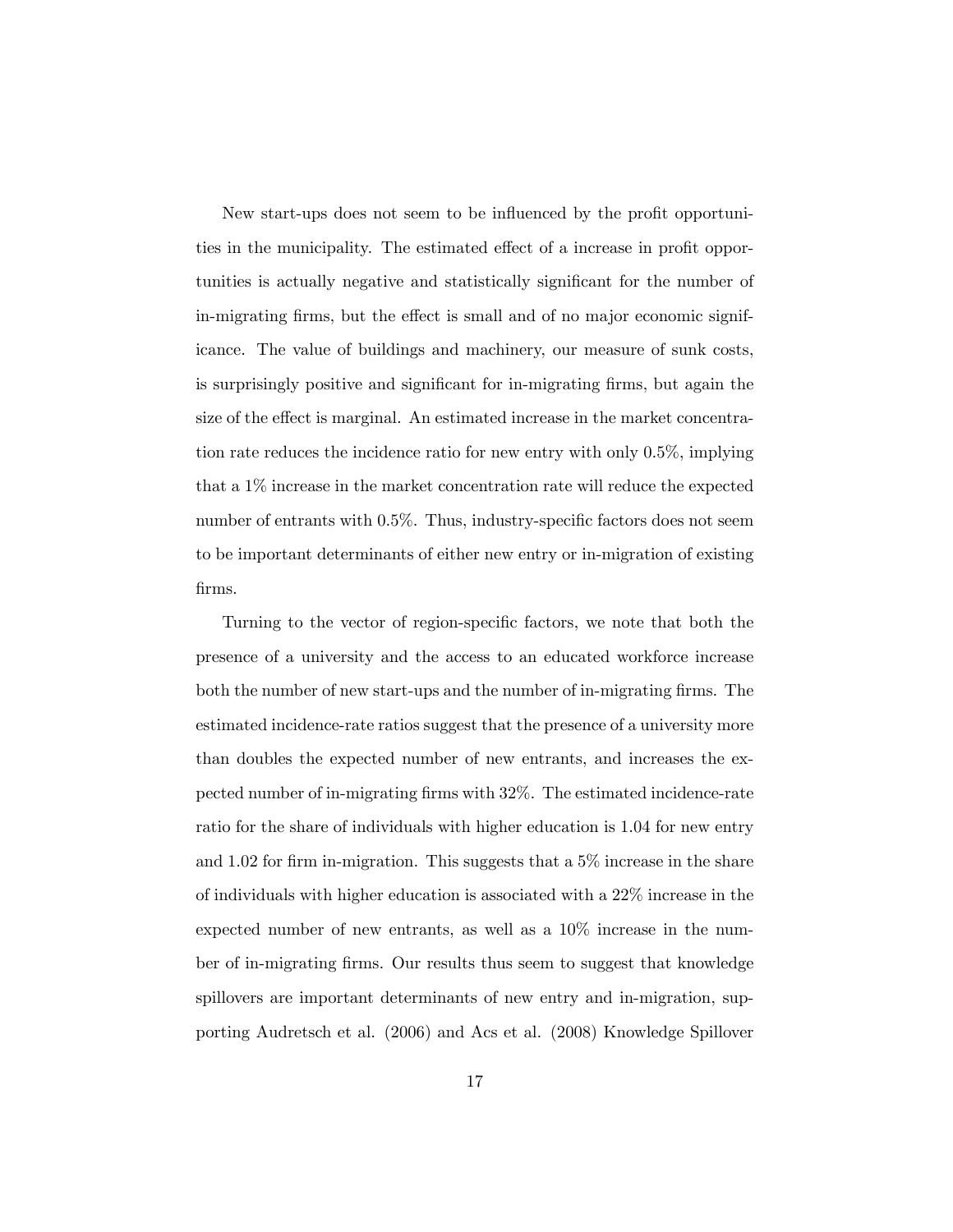Theory of the Firms as well as endogenous growth theory (Romer, 1990) that highlights the importance of knowledge spillovers for economic development.

In accordance with previous studies (Davidsson et al., 1994), we also find that the local unemployment rate is associated with an increase in the number of both new entrants and in-migrating firms. This is expected since one reason to become self-employed is to escape unemployment, whereas in-migrating Örms might move to regions with better labor availability. The estimated incidence-rate ratios implies that a one percent increase in the local unemployment rate increase the number of new entrants with 32%, and firm in-migration with 18%. We also observe that the expected number of new entrants are reduced with 25% if the municipality is governed by a non-socialist local government.

Finally, most of our region-specific fixed effects are associated with estimated incidence-rate ratios that are significantly lower than one both for entry and in-migration, compared to our comparison county of Stockholm. This suggests that the expected number of both new entrants and in-migrating Örms are lower in those counties compared to the Stockholm county. All industry fixed effects are jointly statistically significant for both new entry and in-migration, suggesting that new entry and in-migration is also influenced by unobserved time-invariant heterogeneity at the industry level. The result is less conclusive for time-specific fixed effects, which are jointly statistically significant for entry, but not in-migration.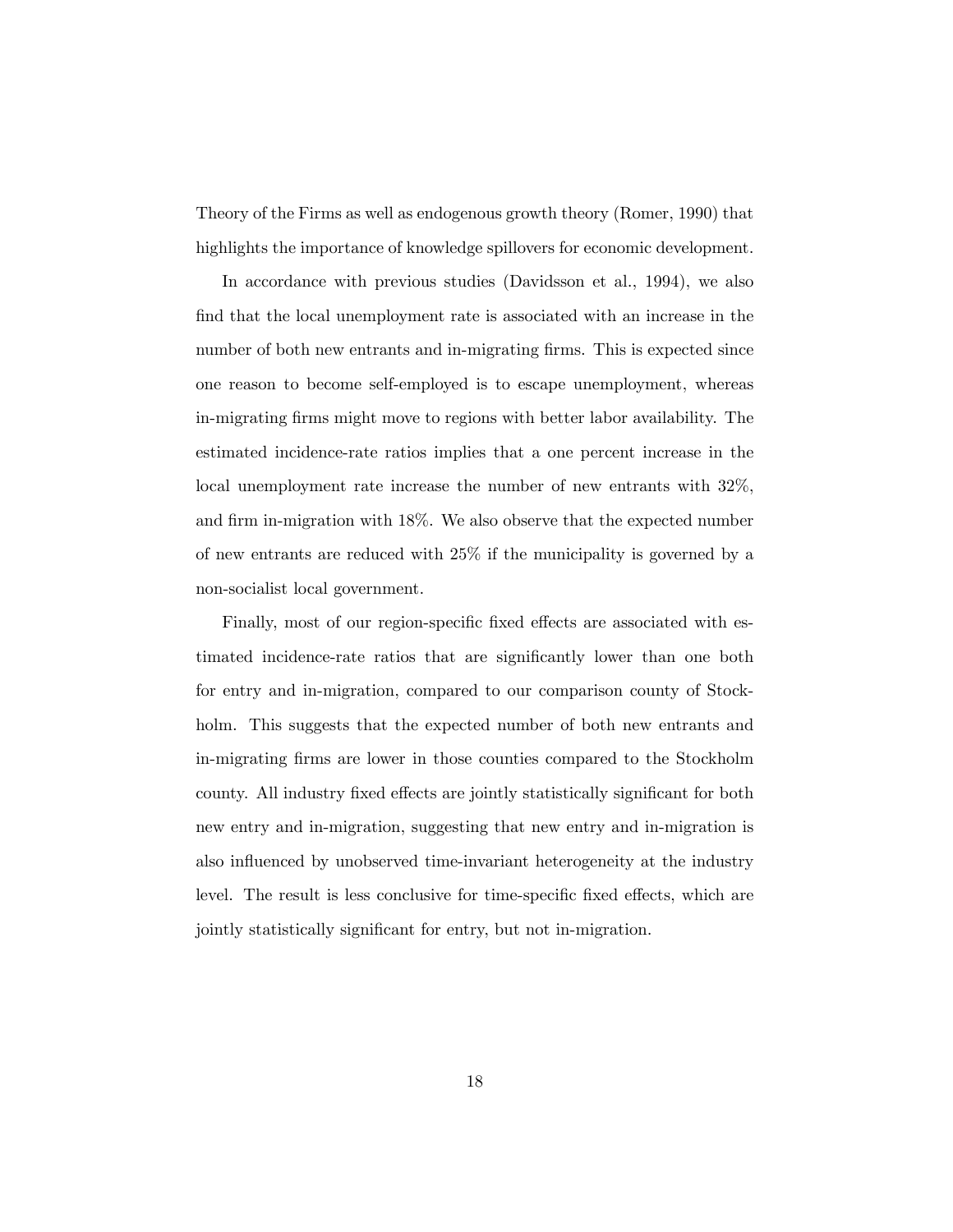## 6 Summary and conclusions

The purpose of this paper has been to study the determinants of new start-ups and in-migration of firms into 5-digit wholesale trade industries in Swedish municipalities during the period 2000-2004. Previous entry studies have not been able to distinguish between new start-ups and inmigration of Örms, eventhough it can be argued that the latter are more important for regional development since these firms have higher growth ambitions according to the literature. Our paper thus contributes to the literature by explicitly focusing on whether different factors influence new entry and firm in-migration. Another contribution is that very few studies have analyzed entry into wholesale trade industries. This is surprising since the wholesale trade industry, as a medium of exchange, constitute an important part of the economy; and also because the importance of the non-manufacturing sector has increase around the world in recent times.

Our results indicate that entry of new wholesale trade Örms and inmigration of existing ones primarily are influenced by region-specific factors, supporting Davidsson's et al (1994) claim that the regional context is important for firm entry. The expected number of new entrants and in-migrating firms significantly increase if the local market has a university and an educated workforce. This seems to suggest that knowledge spillovers create entrepreneurial activity in terms of more new entry and firm in-migration. Another important determinant is the local unemployment rate. The results imply that entrepreneurs are more likely to set-up new businesses in municipalities with high unemployment rates. This is expected since high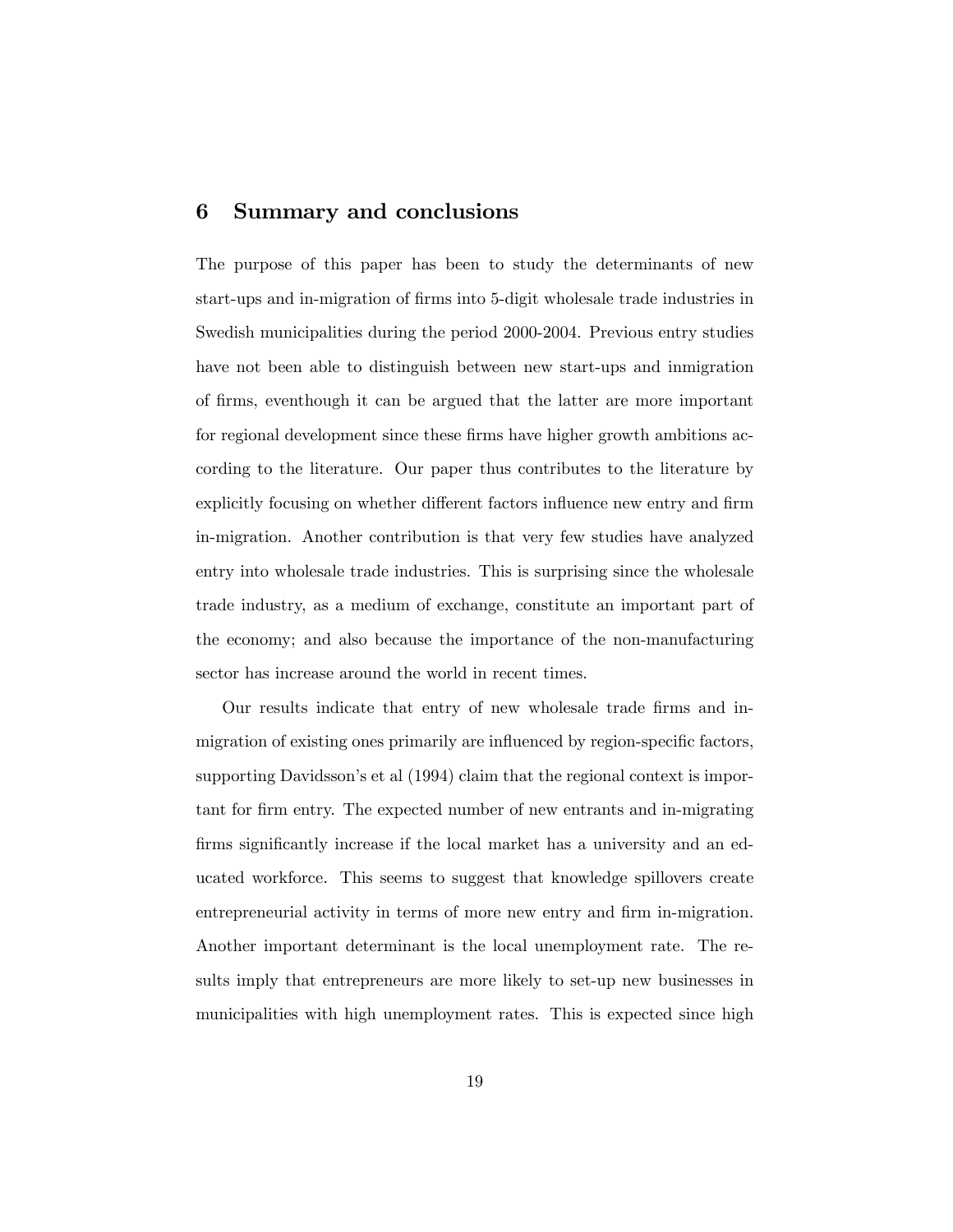unemployment rates has been shown to increase self-employment. We also observe that more firms migrate to municipalities with higher unemployment rates, although the size of the effect is smaller in this case. Finally, more entry occur in municipalities with a socialistic local government. This contradict our hypothesis, but one reason might be that unemployed individuals in those municipalities are more likely to start-up their own businesses compared to those that are unemployed in non-socialistic governments.

This study has been focused on whether the factors that influence the decision to enter a new local market differs between new start-ups and inmigrating firms. We believe that future studies more closely should focus on the difference between new start-ups and firm in-migration in general. For example, what is the contribution of new entry and in-migration in terms of job opportunities and productivity growth? A fruitful area of further research would also be to focus more on high-impact entrepreneurship, i.e., distinguishing between new entry and firm in-migration that really makes a difference at the local market.

## Acknowledgements

We wish to thank Zuzana Machuchova for excellent research assistance. Research funding from the Swedish Wholesale and Retail Development Council (Handelns UtvecklingsrÂd) is gratefully acknowledged.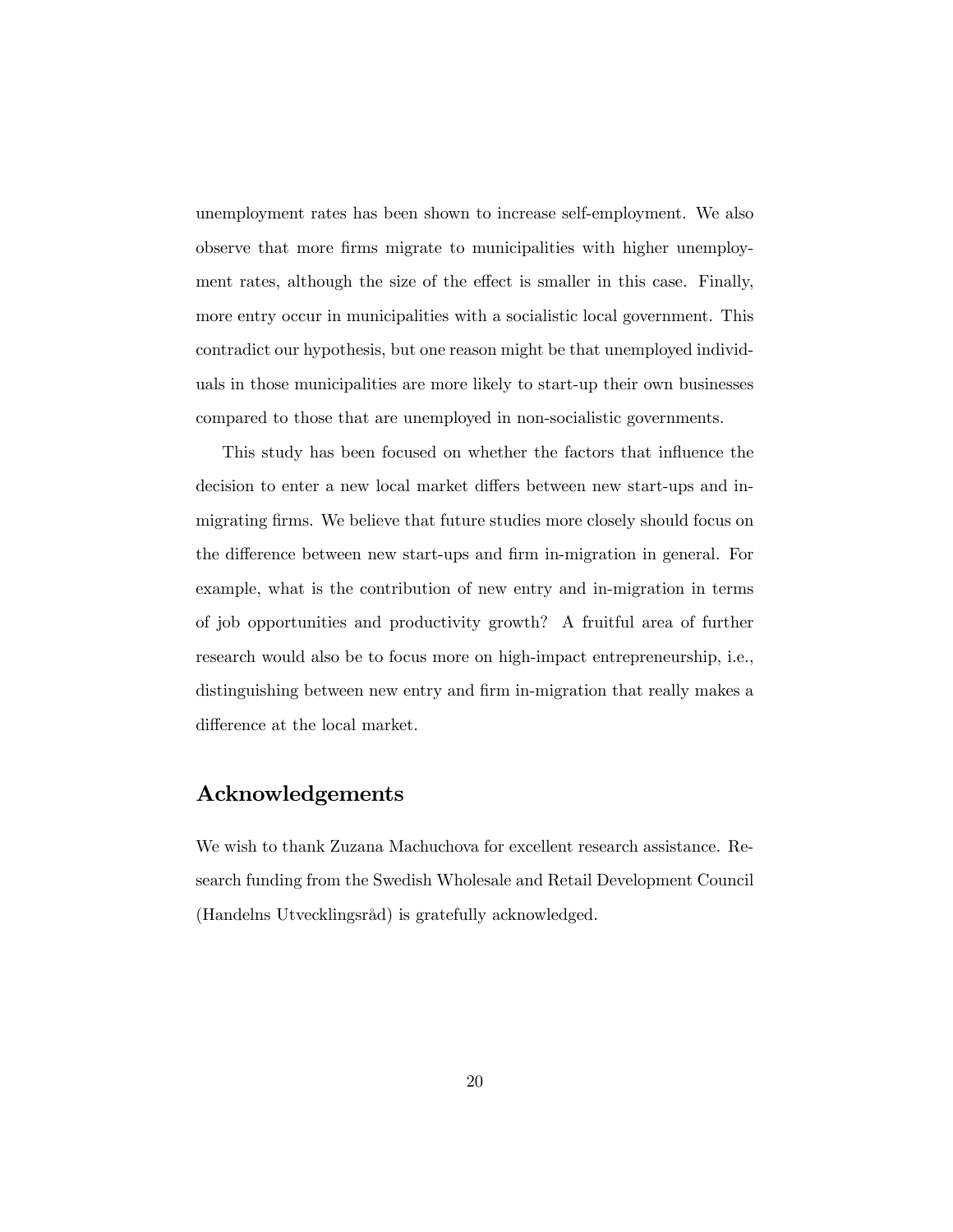## Reference

- Acs, Z.J., Audretsch, D.B., Braunerhjelm, P., and Carlsson, B. (2004), The knowledge spillover theory of entrepreneurship. Small Business Economics, 32, 15-30.
- Audretsch, D.B. and Fritsch, M. (1994), The Geography of Firm Births in Germany, Regional Studies, vol 28, p 359-365.
- Audretsch, D.B., Keilbach, M.C., and Lehman, E.E. (2006), Entrepreneurship and economic growth. Oxford University Press: New York.
- Auty, R.M. (1975), Scale Economies and Plant Vintage: Toward a Factory Classification, Economic Geography, 51, 150-162.
- Ayittey, G. (2008), The African Development Conundrum, in Powell, B (ed), Making Poor Nations Rich. Entrepreneurship and the Process of Economic Development, Stanford University Press, Washington D.C.
- Bain, J. S. (1956), Barriers to new competition, Harvard University Press, Cambridge.
- Baumol, W.J. (1990), Entrepreneurship: productive, unproductive and destructive, Journal of Political Economy, vol 98, p 893–921.
- Blau, D.M. (1987), A Time-series Analysis of Self-employment in the United States, Journal of Political Economy, vol 95, p 445-67.
- Brouwer, A.E., Mariotti., I. and van Ommeren. (2004) The firm relocation decision: an empirical investigation. Annals of Regional Science, 38, 335-347.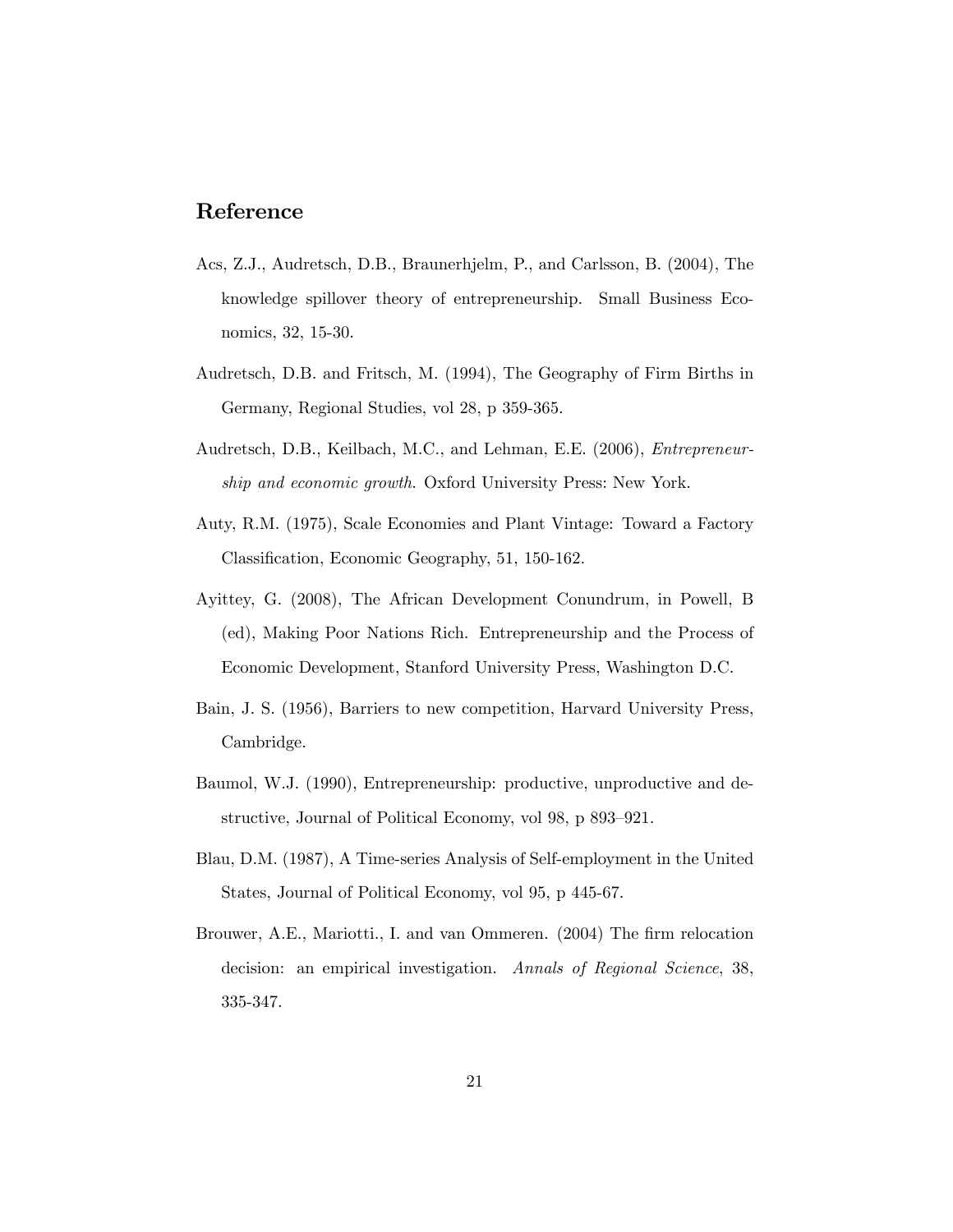- Carreirra, C. and Teixeira, P. (2010), Does Schumpeterian Creative Destruction Lead to Higher Productivity? The Effects of Firms' Entry, Paper presented at the International Schumpeter Society Conference 2010, Aalborg, June 21-24, 2010.
- Coad, A. (2009), The Growth of Firms. Edward Elgar: Cheltenham.
- Daunfeldt, S-O., Rudholm, N. and Bergström, F. (2006), Entry into Swedish Retail- and Wholesale Trade Markets. Review of Industrial Organization, 29, 213-225.
- Daunfeldt, S-O., Orth M. and Rudholm, N. (2010), Opening Local Retail Food Stores: A Real-Options Approach, Journal of Industry, Competition and Trade, 10, 373-387.
- Davidsson, P., Lindmark, L. and Olofsson, C. (1994), New Firm Formation and Regional Development in Sweden, Regional Studies, vol 28, p 395- 410.
- Dunne, T., Roberts, M. J., and Samuelson, L. (1988), Patterns of Firm Entry and Exit in U.S. Manufacturing Industries, RAND Journal of Economics 19, 495-515.
- Fölster, S. (2002), Do Lower Taxes Stimulate Self Employment?, Small Business Economics, vol 19, p 135-145
- Glaeser, E.L., Kallal, H.D., Scheinkman, J.A., and Schleifer, A. (1992), Learning in cities. Journal of Urban Economics, 46, 254-277.
- Geroski, P.A. (1991), Market Dynamics and Entry, Basil Blackwell, Oxford.
- Geroski, P.A. (1995), What do we know about entry?, International Journal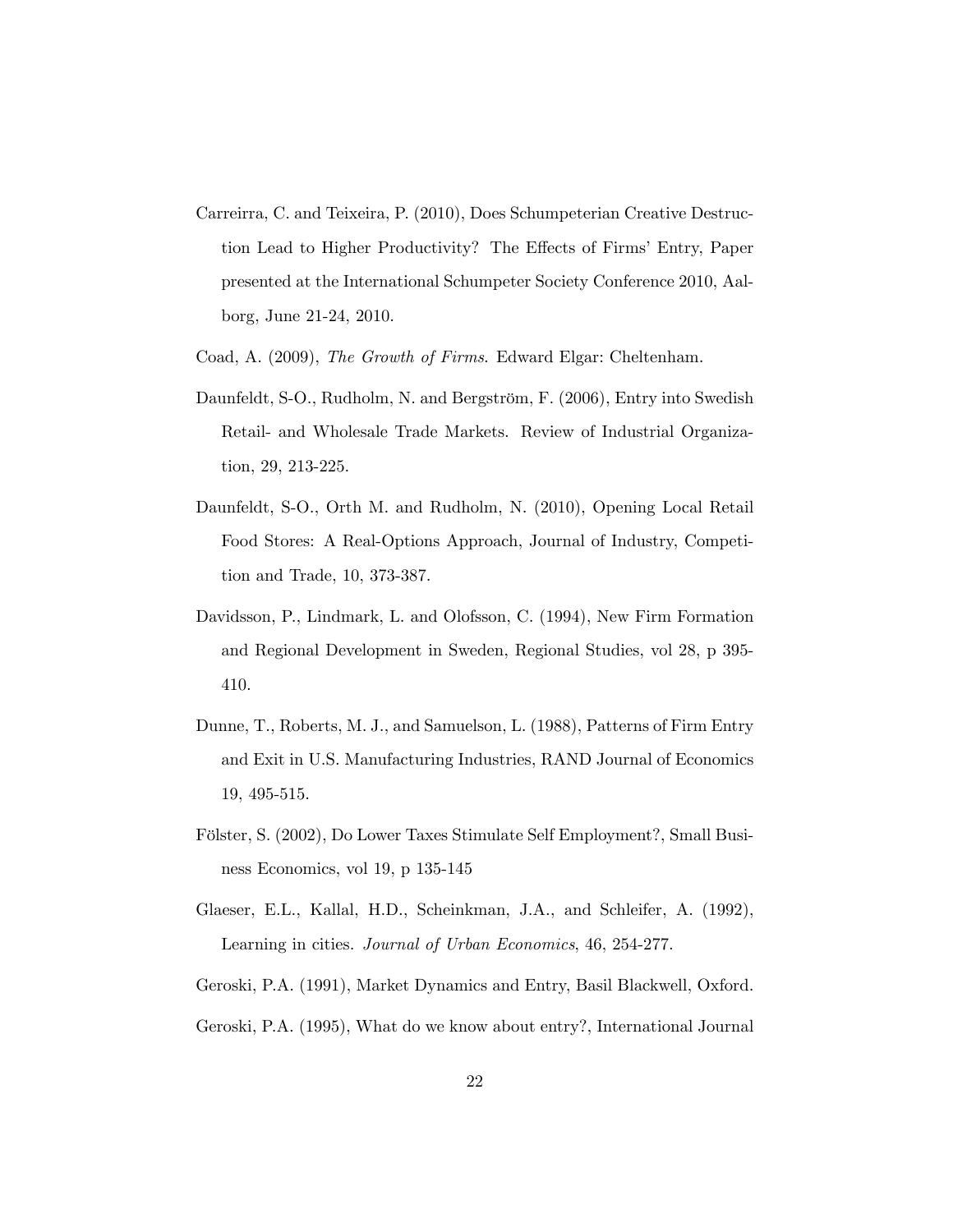of Industrial Organization, vol 13, p 421-440.

- Goldstein, H.A. and Renault C.S. (2004), Contributions of universities to regional economic development: a quasi-experimental approach. Regional Studies, 38, 733-746.
- Guesnier, B. (1994), Regional Variations in New Firm Formation in France, Regional Studies, vol 28, p 347-358.
- Haltiwanger, J.C., Jarmin, R.S., and Miranda, J. (2010), Who Creates Jobs? Small VS. Large Firms. Cambridge MA, National Bureau of Economic Research NBER, Working Paper 16300.
- Heáeblower, R.B. (1957), Review of Barriers to new Competition, The American Economic Review, vol 47 p 363-371.
- Ilmakunnas, P., and Topi, J. (1999), Microeconomic and Macroeconomic Influences on Entry and Exit of Firms, Review of Industrial Organization, 15, 283-301.
- Keeble, D., and Walker, S. (1994), New Firms, Small Firms and Dead Firms: Spatial Patterns and Determinants in the United Kingdom, Regional Studies, 28, 411-427.
- Kennedy, P (2003), A Guide to Econometrics, Fifth Edition, MIT Press, Cambridge, MA.
- Knoben, J., and Weterings, A. (2010), Employment dynamics on business estates. European Planning Studies, 18, 1077-1095.
- Long, J E (1982), The Income Tax and Self-employment, National Tax Journal, vol 35, p 31-42.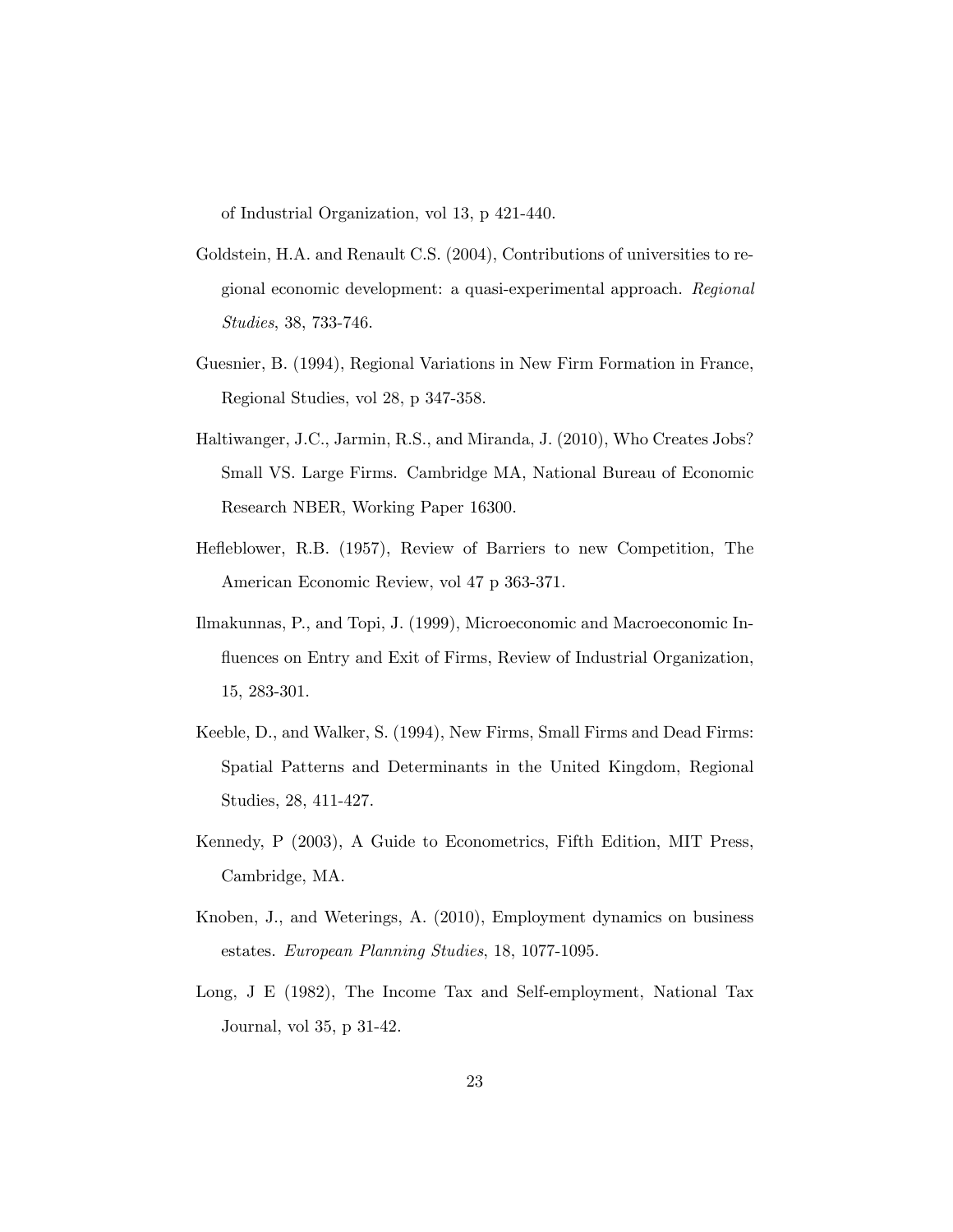- Love, J.H. (1996), Entry and Exit: A County-level Analysis, Applied Economics 28, 441-451.
- Marshall, A. (1890) Principles of Economics. Macmillan: London.
- Nakosteen, R.A. och Zimmer, M.A. (1987), Determinants of Regional Migration of Manufacturing Firms, Economic Inquiry, 15, 351-362.
- Olsson U (2002), Generalized Linear Models: an applied approach, Studentlitteratur, Lund.
- Orr, D. (1974), The determinants of entry: A study of of the Canadian manufacturing industries. Review of Economics and Statistics, 61, 58- 66.
- Pakes, A., and Ericson, R. (1998), Empirical Implications of Alternative Models of Firm Dynamics, Journal of Economic Theory, 79, 1-45.
- Parker, S.C. (1996), A Time Series Model of Self-employment under Uncertainty, Economica, vol 63, p 459-475.
- Pellenbarg, P.H., van Wissen, L.J.G., and van Dijk, J. (2002), Firm migration. In P. McCann (Ed.) Industrial Location Economics, 110-148. Edward Elgar: Cheltenham.
- Romer, P.M. (1990), Endogenous technological change. Journal of Political Economy, 98, 71-102.
- Santarelli, E. and Vivarelli, M. (2007), Entrepreneurship and the Process of Firms' Entry, Survival and Growth, Industrial and Corporate Change, vol 16, p 455-488.
- Schumpeter, J.A. (1934), The Theory of Economic Development, Harvard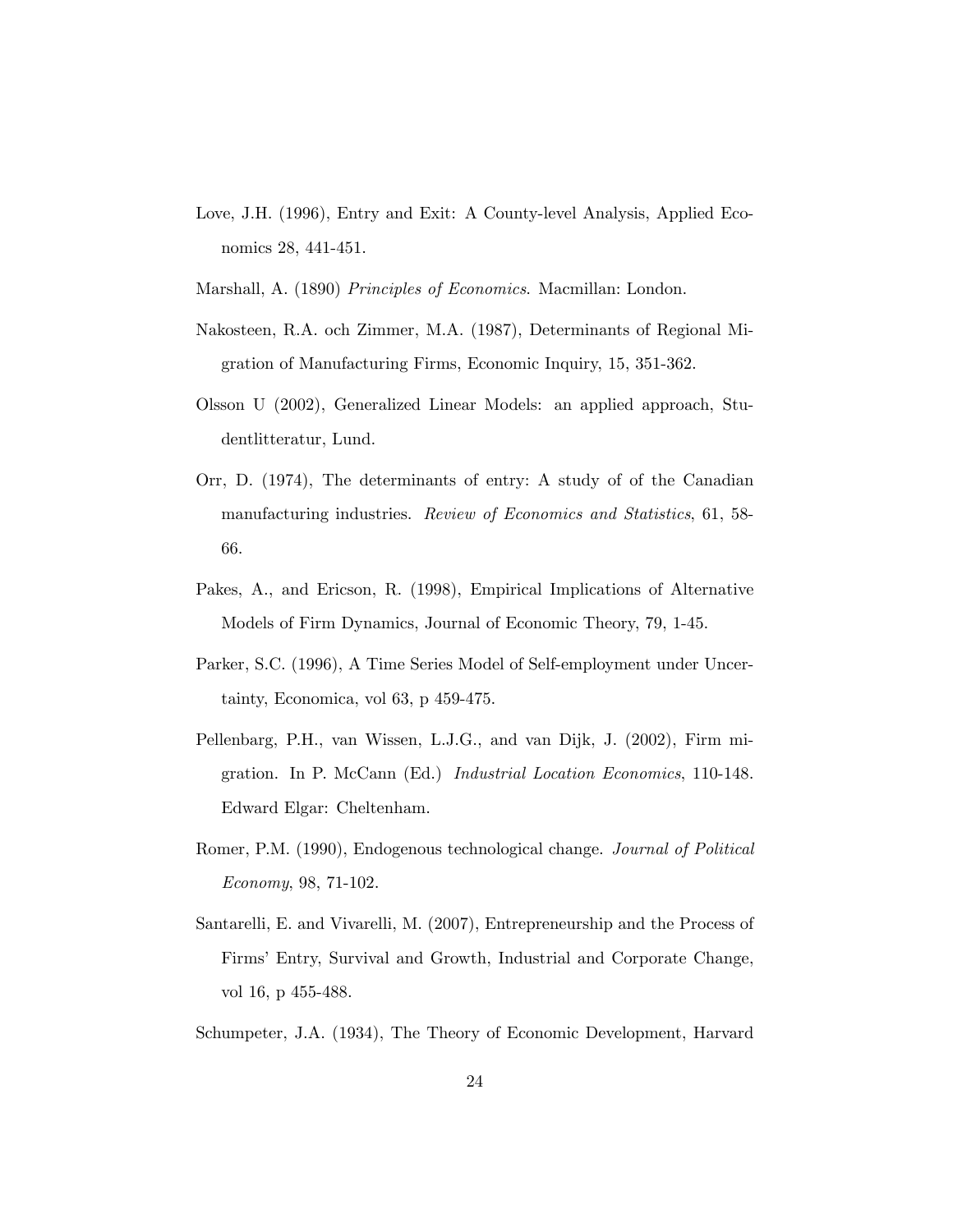University Press, Cambridge, MA.

- Schumpeter, J.A. (1943), Capitalism, Socialism and Democracy, Harper, New York.
- Sheua M, Hub T, Keelerb T E, Ongc M, and Sung H  $(2004)$ , "The Effect of a Major Cigarette Price Change on Smoking Behavior in California: a Zero-inflated Negative Binomial Model", Health Economics, vol 13, p 781-791
- Strotman, H. (2007), Entreprenurial Survival, Small Business Economics, vol 28, p 87-104.
- Sutton, J. (1991), Sunk Costs and Market Structure: Price Competition, Advertising, and the Evolution of Concentration, The MIT Press, Cambridge.
- Van Dijk, J. och Pallenbarg, P.H. (2000), Firm Realocation in the Netherlands: An Ordered Logit Approach, Papers in Regional Science, 79, 191-219.
- Wiklund, J., Davidsson, P., and Delmar. F. (2003) What do they think and feel about growth? An expactancy-value approach to small business managers' attitudes to growth. *Entrepreneurship Theory and Practice*, 27, 247-270.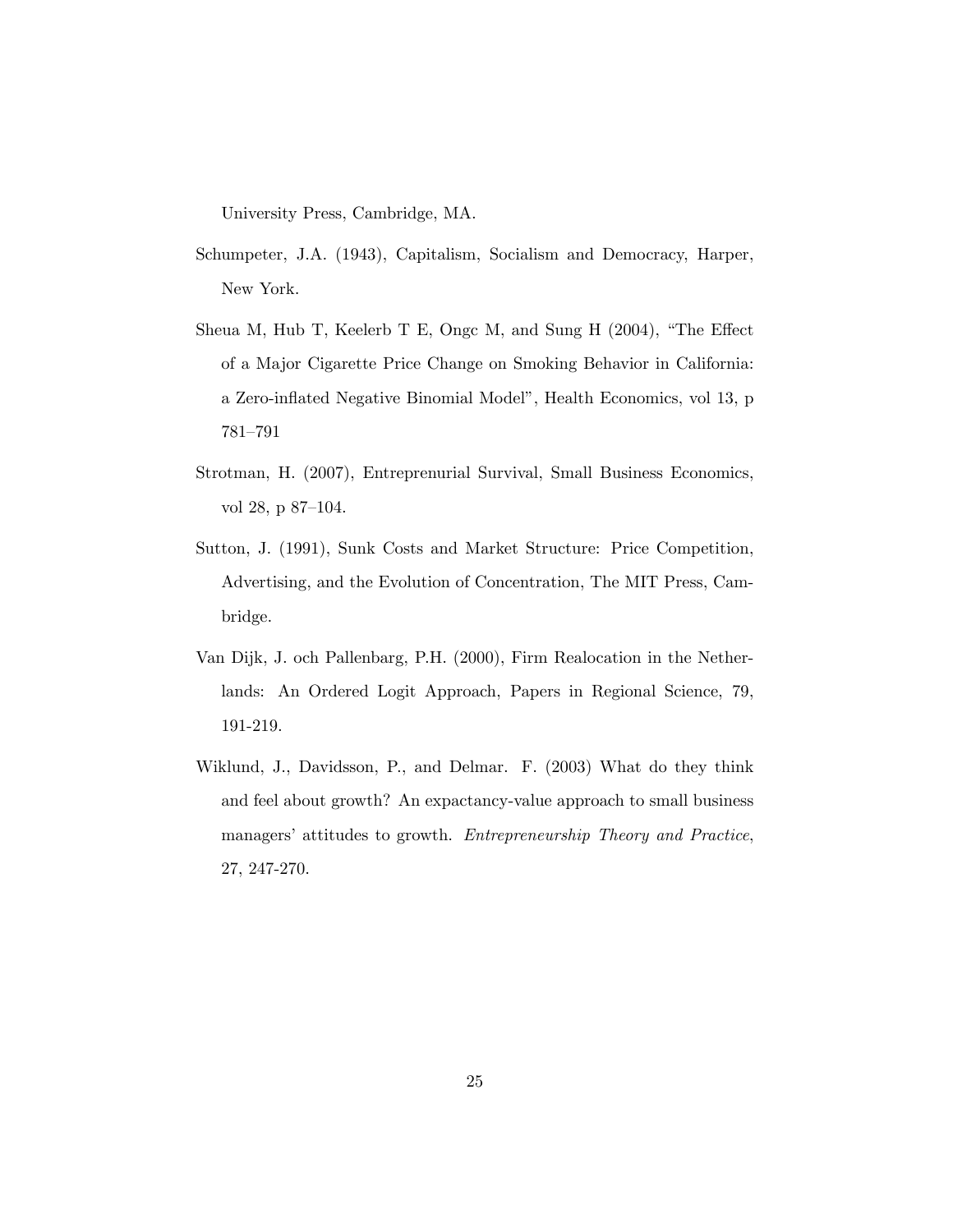# Appendix A: Choice of estimation technique

Note that the actual and predicted values of firm entry are very similar in the three different models. However, the NB regression model is prefered based on the Schwarz's Bayesian information criteria.

## [Table A1 About Here]

Again, actual and predicted values are similar. Also when modeling firm in-migration, Schwarz's Bayesian information criteria suggest that the prefered model is NB regression.

#### [Table A2 About Here]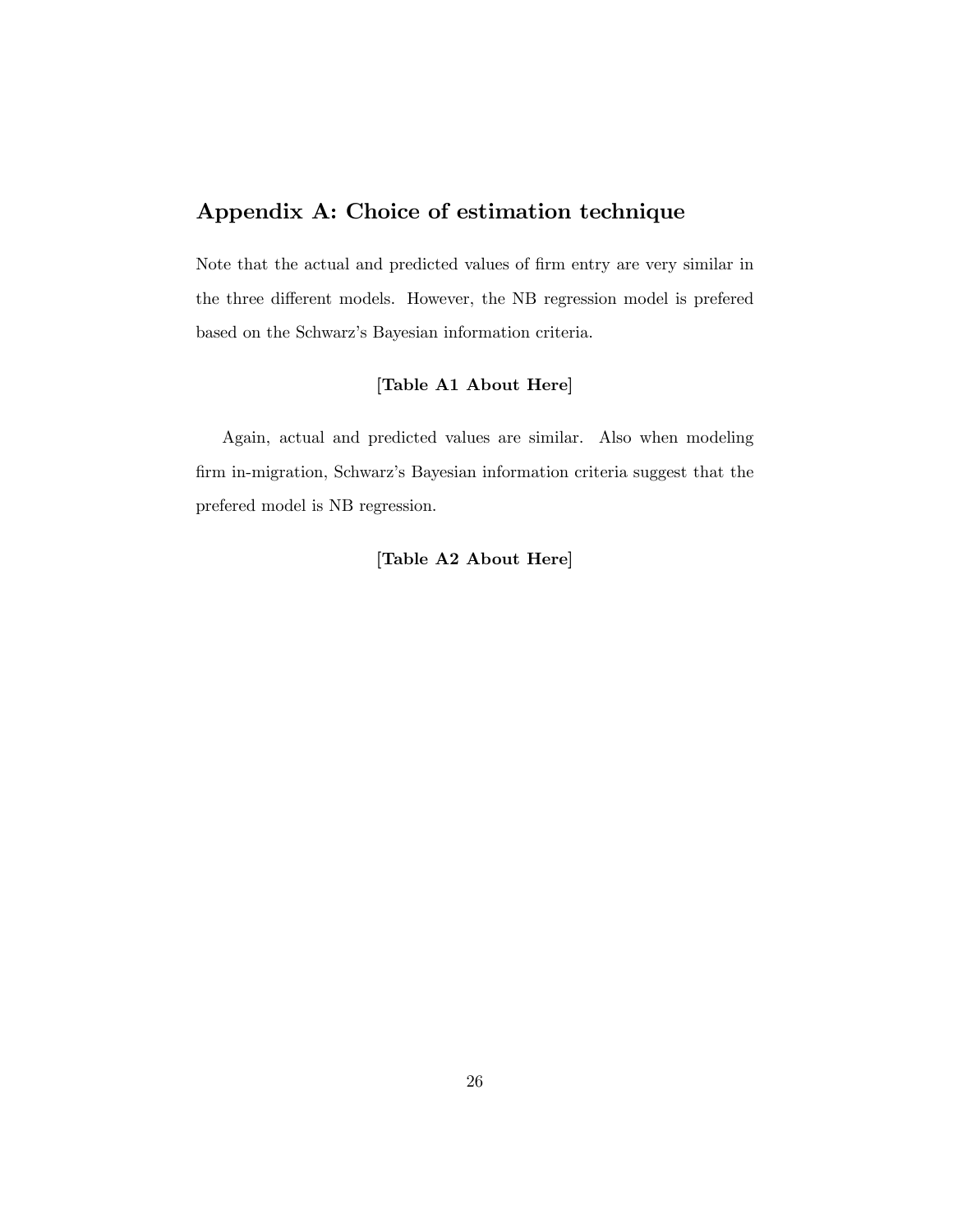# Appendix B: Additional results

The models presented in this Appendix are identical to the model presented in equations (1) and (2), with the notable exception that we now also model excess zeros. The inflation part of the models have been kept quite simple. In the case of firm entry a constant, and the industry- and firm specific fixed effects have been used to model excess zeros, while in the case of firm migration only a constant was included in the inflation model. In both cases, more elaborate models would have been preferable, and such models where also tried but without achieving convergence.

#### [Table B1 About Here]

Comparing the results from the ZINB- (Table B1) and ZIP regression models (Table B2) in terms of estimated incidence-rate ratios to the ones presented in the paper, it should be noted that the results from all three models are almost identical.

#### [Table B2 About Here]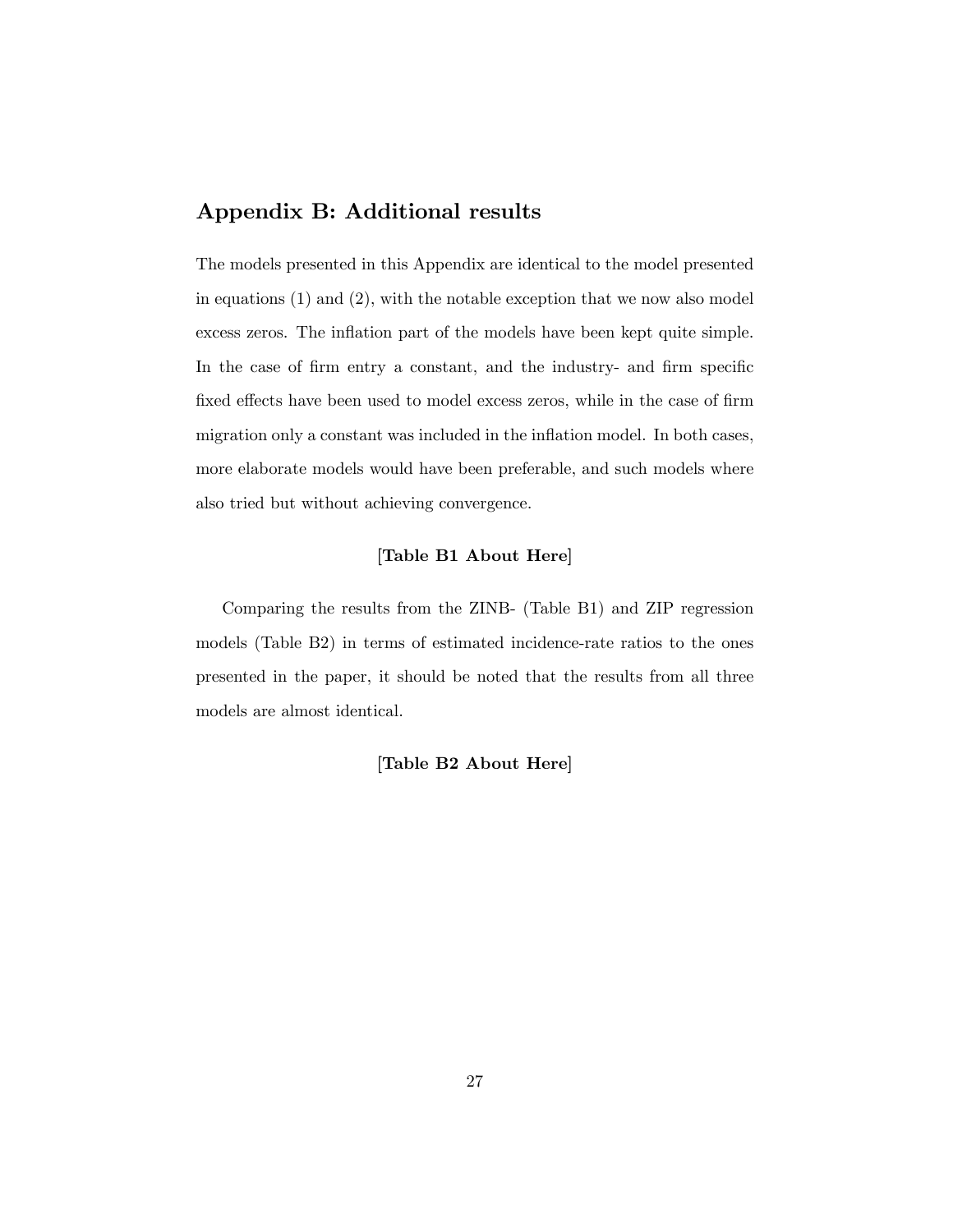| Table 1: What affects new start-ups and in-migration of firms? |  |  |  |  |  |  |  |  |  |  |  |  |
|----------------------------------------------------------------|--|--|--|--|--|--|--|--|--|--|--|--|
|----------------------------------------------------------------|--|--|--|--|--|--|--|--|--|--|--|--|

| Determinants         | Hypothesis         |
|----------------------|--------------------|
| Industry-specific    |                    |
| Profit expectations  | $^{+}$             |
| Sunk costs           |                    |
| Market concentration |                    |
| Industry size        | $^{+}$             |
| <b>MES</b>           |                    |
| Number of firms      | $+$                |
|                      |                    |
| Region-specific      |                    |
| University           | $^{+}$             |
| Educational level    | $^{+}$             |
| Population density   | $^{+}$             |
| Political power      | $+/-$              |
| Non-Socialist        | $\hspace{0.1mm} +$ |
| Unemployment rate    | $^{+}$             |
| Tax rate             | $+/-$              |

Note:  $+$  = positive impact, and  $-$  = negative impact.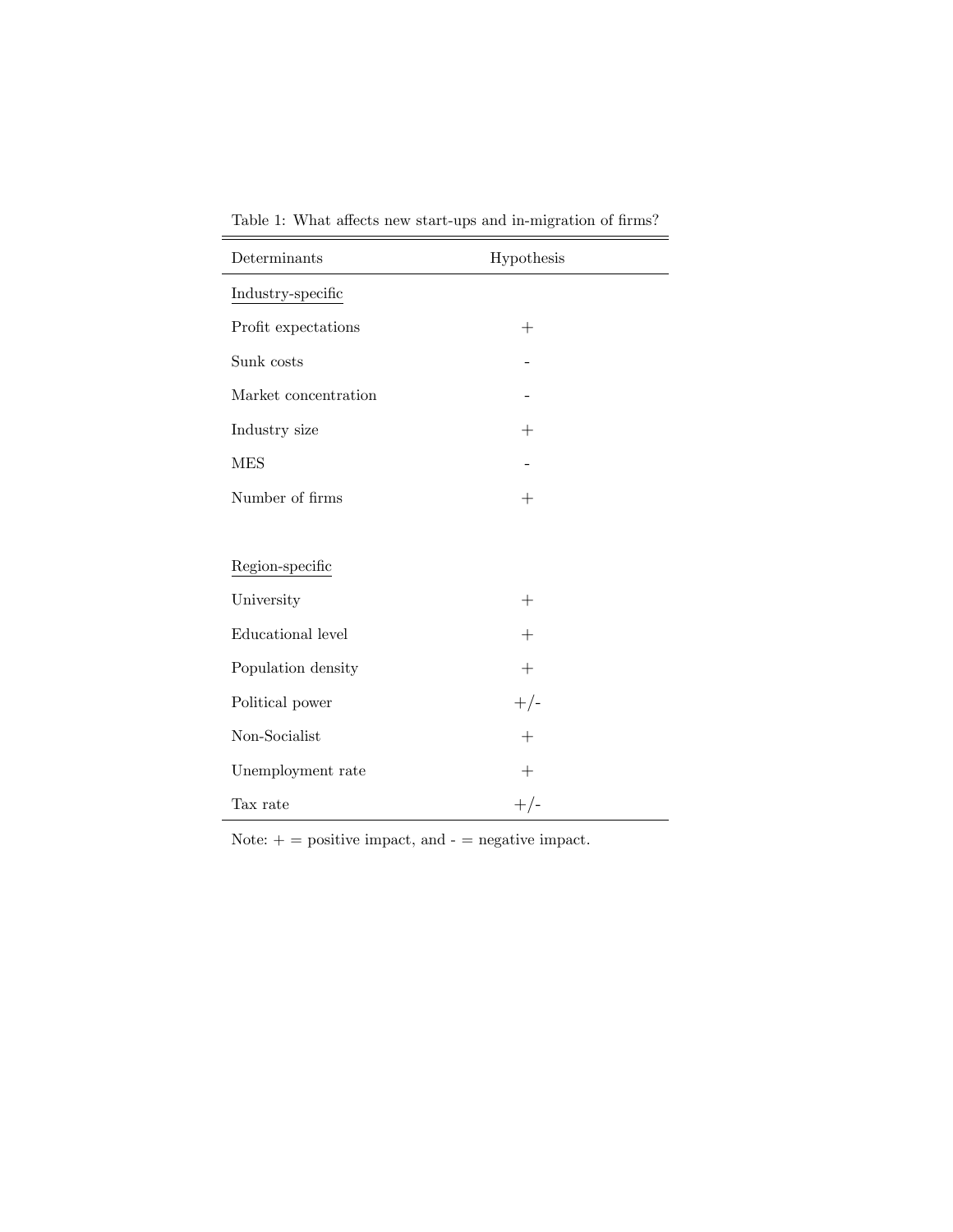| Variable             | Mean         | St.dev.      | Min            | Max          | N     |
|----------------------|--------------|--------------|----------------|--------------|-------|
| New entry            | 0.099        | 0.415        | $\theta$       | 11           | 14828 |
| In-migration         | 0.101        | 0.389        | $\theta$       | 10           | 14828 |
| <b>ROA</b>           | 4.191        | 36.294       | -999           | 705.3        | 13764 |
| Sunk Costs           | 3626000      | $6.43E^{+7}$ | $\theta$       | $5.42E^{+9}$ | 13919 |
| Market concentration | 82.847       | 25.196       | 3.7            | 100          | 12967 |
| Industry size        | $6.51E^{+7}$ | $3.40E + 8$  | $\theta$       | $1.2E^{+10}$ | 13340 |
| <b>MES</b>           | $1.64E^{+7}$ | $5.75E^{+7}$ | $\Omega$       | $2.4E^{+9}$  | 13340 |
| Number of firms      | 2.962        | 6.844        | 1              | 167          | 13340 |
| University           | 0.212        | 0.408        | $\theta$       | $\mathbf{1}$ | 14828 |
| Educational level    | 25.562       | 9.239        | $\theta$       | 57.558       | 14828 |
| Population density   | 311.375      | 718.351      | $\theta$       | 4075         | 14828 |
| Political power      | 24.237       | 4.506        | $\theta$       | 50.771       | 14828 |
| Non-Socialist        | 0.335        | 0.472        | $\overline{0}$ | 1            | 14828 |
| Unemployment rate    | 3.204        | 1.116        | 0.9            | 8.3          | 14781 |
| Tax rate             | 30.996       | 1.227        | 27.15          | 34.04        | 14828 |

Table 2: Descriptive statistics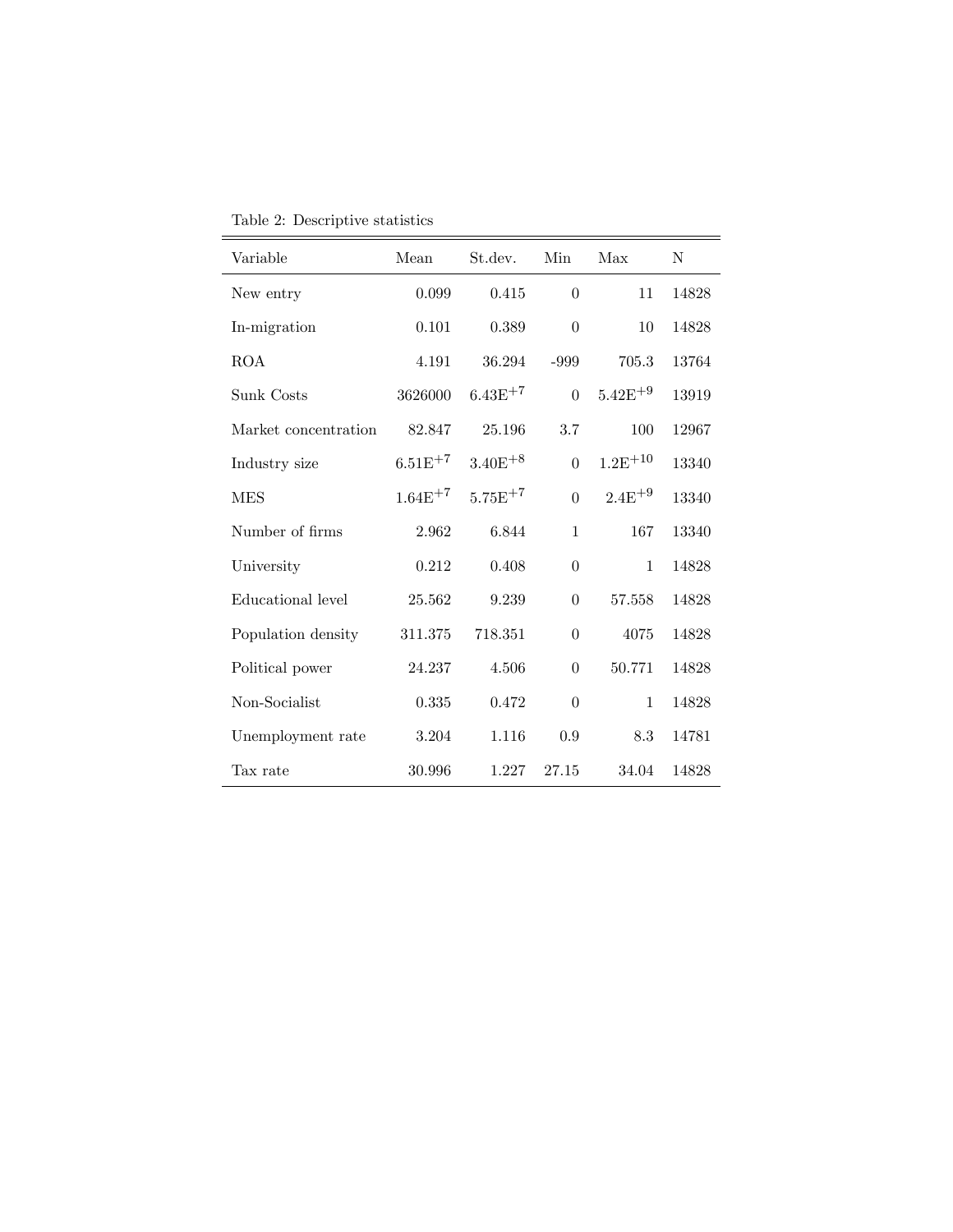| Variable                 | New entry      |               | In-migration |               |
|--------------------------|----------------|---------------|--------------|---------------|
|                          | Irr.           | Std.err.      | Irr.         | Std.err.      |
| ROA(L)                   | $1.000\,$      | $0.001\,$     | $0.998***$   | $0.001\,$     |
| Sunk Costs (L)           | $1.000\,$      | $5.24E^{-10}$ | $1.000***$   | $2.50E^{-10}$ |
| MES(L)                   | $1.000\,$      | $6.37E^{-10}$ | $1.000\,$    | $7.31E^{-10}$ |
| Industry size $(L)$      | $1.000\,$      | $7.09E^{-11}$ | $1.000*$     | $6.40E^{-11}$ |
| Market concentration (L) | $0.995***$     | $0.002\,$     | 1.001        | 0.001         |
| Number of firms $(L)$    | $0.993^{\ast}$ | 0.004         | 0.997        | 0.004         |
| University $(D)$         | $2.021***$     | 0.248         | $1.312***$   | 0.128         |
| Educational level        | $1.042***$     | 0.006         | $1.022***$   | 0.005         |
| Population density       | $1.000***$     | $6.20E^{-5}$  | $1.000***$   | $4.41E^{-5}$  |
| Political power          | $1.013\,$      | $\,0.012\,$   | $1.002\,$    | 0.009         |
| Non-Socialist (D)        | $0.756***$     | 0.090         | 0.954        | 0.084         |
| Unemployment rate        | $1.320***$     | 0.085         | $1.178***$   | 0.058         |
| Tax rate                 | 0.933          | 0.058         | 0.945        | 0.045         |
| Region specific F.E.     | Yes            |               | Yes          |               |
| Industry specific F.E.   | Yes            |               | Yes          |               |
| Time specific F.E.       | Yes            |               | Yes          |               |
| N of obs                 | 12051          |               | 12051        |               |
| <b>BIC</b>               | 6002.546       |               | 7898.542     |               |
| McFadden's adj. $R^2$    | 0.128          |               | 0.090        |               |

Table 3: Estimation results, Determinants of firm entry and in-migration, NB-regr.

Note: \*\*\*, \*\* and \* denote significance at the 1%, 5% and 10% levels, respectively.  $BIC =$  Schwarz's Bayesian information criteria. Irr = Incidence-rate ratios. NB-regr. = Negative binomial regression.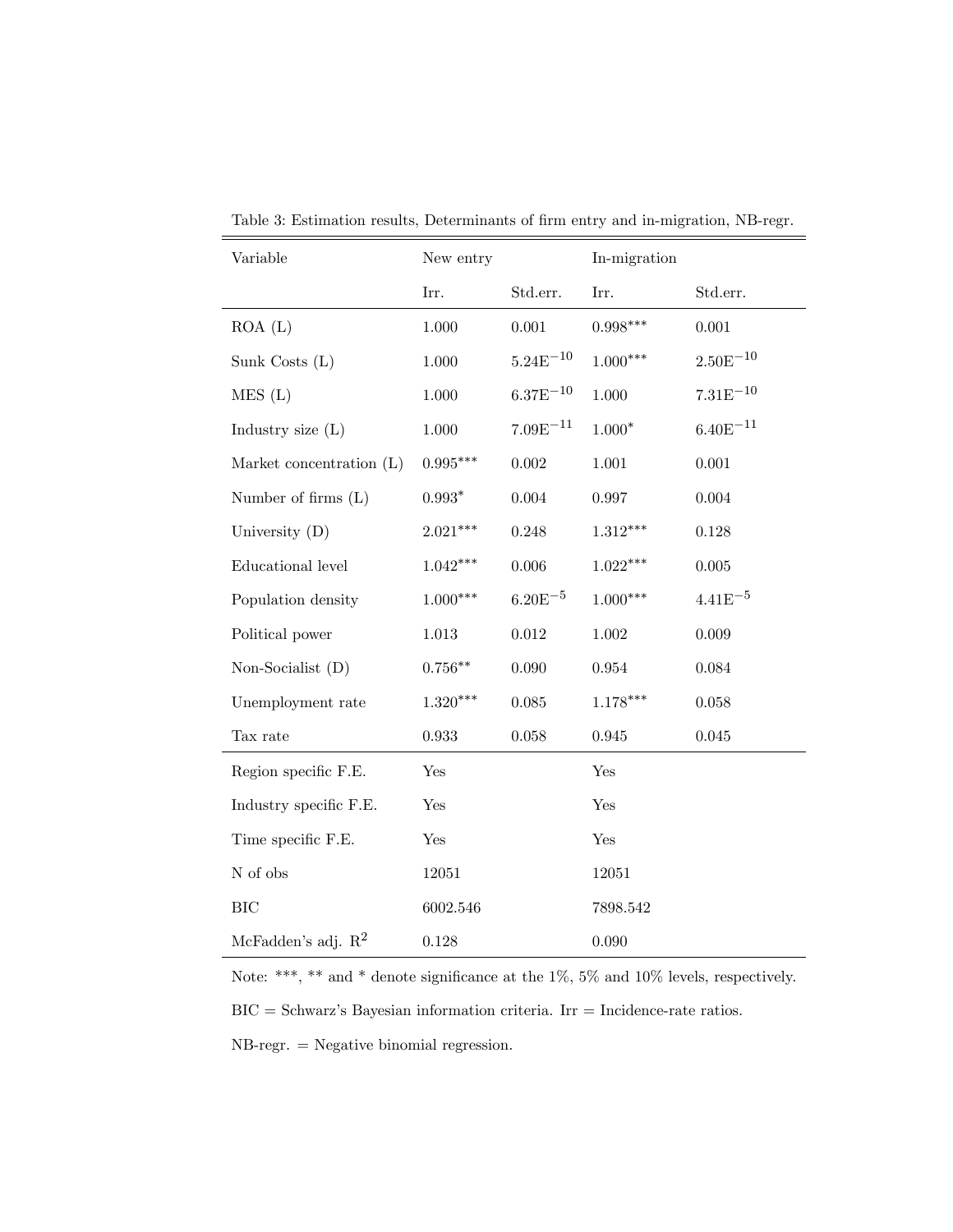| Count                 | Actual | NB-regr. | ZINB-regr. | ZIP-regr. |
|-----------------------|--------|----------|------------|-----------|
| $\theta$              | 0.940  | 0.940    | 0.940      | 0.940     |
| 1                     | 0.049  | 0.048    | 0.049      | 0.048     |
| $\overline{2}$        | 0.007  | 0.008    | 0.008      | 0.008     |
| 3                     | 0.002  | 0.002    | 0.002      | 0.002     |
| $\overline{4}$        | 0.001  | 0.001    | 0.001      | 0.001     |
| 5                     | 0.000  | 0.000    | 0.000      | 0.000     |
| 6                     | 0.001  | 0.000    | 0.000      | 0.000     |
| 7                     | 0.000  | 0.000    | 0.000      | 0.000     |
| 8                     | 0.000  | 0.000    | 0.000      | 0.000     |
| 9                     | 0.000  | 0.000    | 0.000      | 0.000     |
| Sum                   | 1.000  | 1.000    | 1.000      | 1.000     |
| <b>BIC</b>            |        | 6002.546 | 6207.336   | 6252.137  |
| McFadden's adj. $R^2$ |        | 0.128    | 0.124      | 0.136     |

Table A1. Actual and prdicted values, firm entry.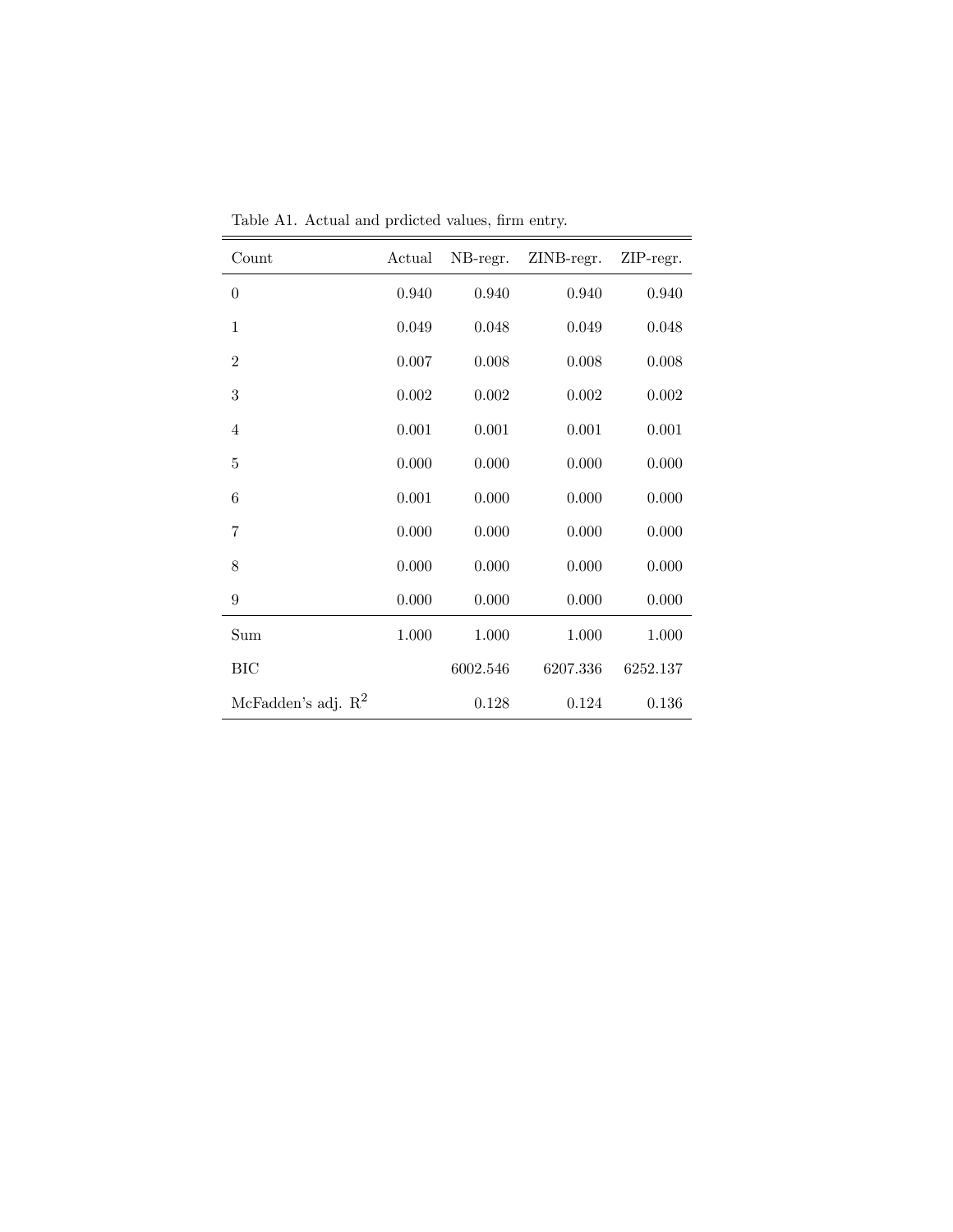| Count                 | Actual | NB-regr. | ZINB-regr. | ZIP-regr. |
|-----------------------|--------|----------|------------|-----------|
| $\theta$              | 0.912  | 0.913    | 0.912      | 0.913     |
| 1                     | 0.076  | 0.074    | 0.073      | 0.074     |
| $\overline{2}$        | 0.008  | 0.010    | 0.011      | 0.010     |
| 3                     | 0.002  | 0.002    | 0.002      | 0.002     |
| $\overline{4}$        | 0.001  | 0.001    | 0.001      | 0.001     |
| 5                     | 0.000  | 0.000    | 0.000      | 0.000     |
| 6                     | 0.000  | 0.000    | 0.000      | 0.000     |
| 7                     | 0.000  | 0.000    | 0.000      | 0.000     |
| 8                     | 0.000  | 0.000    | 0.000      | 0.000     |
| 9                     | 0.000  | 0.000    | 0.000      | 0.000     |
| Sum                   | 1.000  | 1.000    | 1.000      | 1.000     |
| <b>BIC</b>            |        | 7898.542 | 7907.935   | 7927.397  |
| McFadden's adj. $R^2$ |        | 0.090    | 0.090      | 0.100     |

Table A2. Actual and prdicted values, in-migration.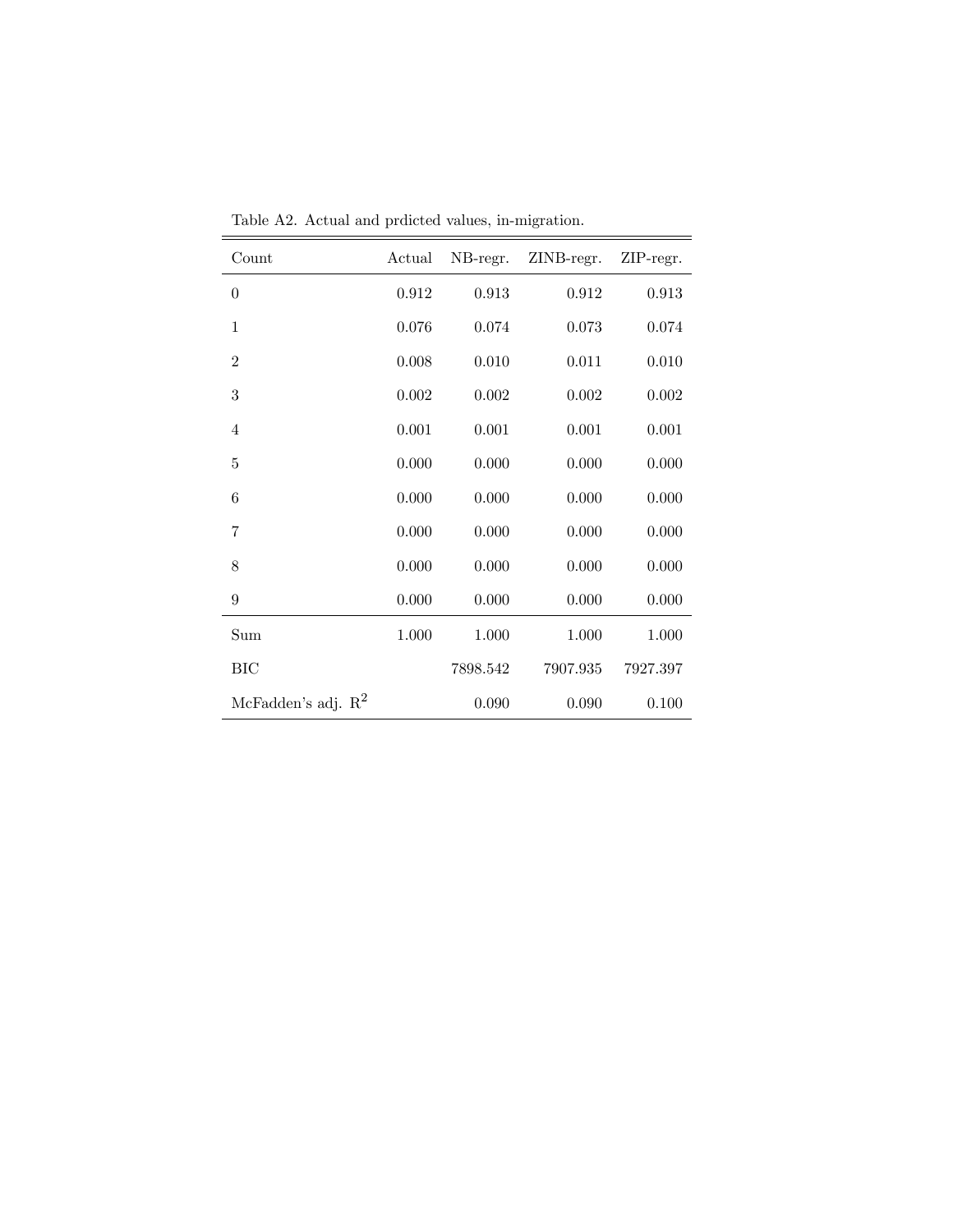| Variable                 | New entry              |               | In-migration   |               |
|--------------------------|------------------------|---------------|----------------|---------------|
|                          | Irr.                   | Std. err.     | Irr.           | Std. err.     |
| ROA(L)                   | $1.000\,$              | $0.001\,$     | $0.998***$     | $0.001\,$     |
| Sunk Costs (L)           | 1.000                  | $5.70E^{-10}$ | $1.000***$     | $2.50E^{-10}$ |
| MES(L)                   | $1.000\,$              | $6.51E^{-10}$ | $1.000\,$      | $7.31E^{-10}$ |
| Industry size $(L)$      | $1.000\,$              | $7.17E^{-11}$ | $1.000*$       | $6.40E^{-11}$ |
| Market concentration (L) | $0.995^{\ast\ast\ast}$ | $0.002\,$     | $1.001\,$      | $0.001\,$     |
| Number of firms $(L)$    | $0.993^{\ast}$         | 0.004         | 0.997          | 0.004         |
| University (D)           | $1.998***$             | $0.247\,$     | $1.311***$     | $0.128\,$     |
| Educational level        | $1.043***$             | $0.006\,$     | $1.022***$     | $0.005\,$     |
| Population density       | $1.000***$             | $6.16E^{-5}$  | $1.000***$     | $4.65E^{-5}$  |
| Political power          | $1.015\,$              | $\,0.013\,$   | $1.002\,$      | $0.009\,$     |
| Non-Socialist (D)        | $0.786**$              | $\,0.095\,$   | $\,0.954\,$    | 0.084         |
| Unemployment rate        | $1.354***$             | $\,0.091\,$   | $1.178***$     | 0.058         |
| Tax rate                 | $\,0.959\,$            | $\,0.062\,$   | $\,0.945\,$    | $\,0.045\,$   |
| Region specific F.E.     | Yes                    |               | Yes            |               |
| Industry specific F.E.   | Yes                    |               | Yes            |               |
| Time specific F.E.       | Yes                    |               | Yes            |               |
| Inflate-model:           | Constant, Region F.E.  |               | Constant only. |               |
|                          | and Time F.E.          |               |                |               |
| ${\cal N}$ of obs        | 12051                  |               | 12051          |               |
| <b>BIC</b>               | 6207.336               |               | 7907.935       |               |
| McFadden's adj. $R^2$    | 0.124                  |               | 0.090          |               |

Table B1: Estimation results, Determinants of firm entry and in-migration, ZINB-regr.

Note: \*\*\*, \*\* and \* denote significance at the  $1\%$ , 5% and  $10\%$  levels, respectively.  $BIC =$  Schwarz's Bayesian information criteria. Irr = Incidence-rate ratios.  $ZINB-regr. = Zero inflated negative binomial regression.$